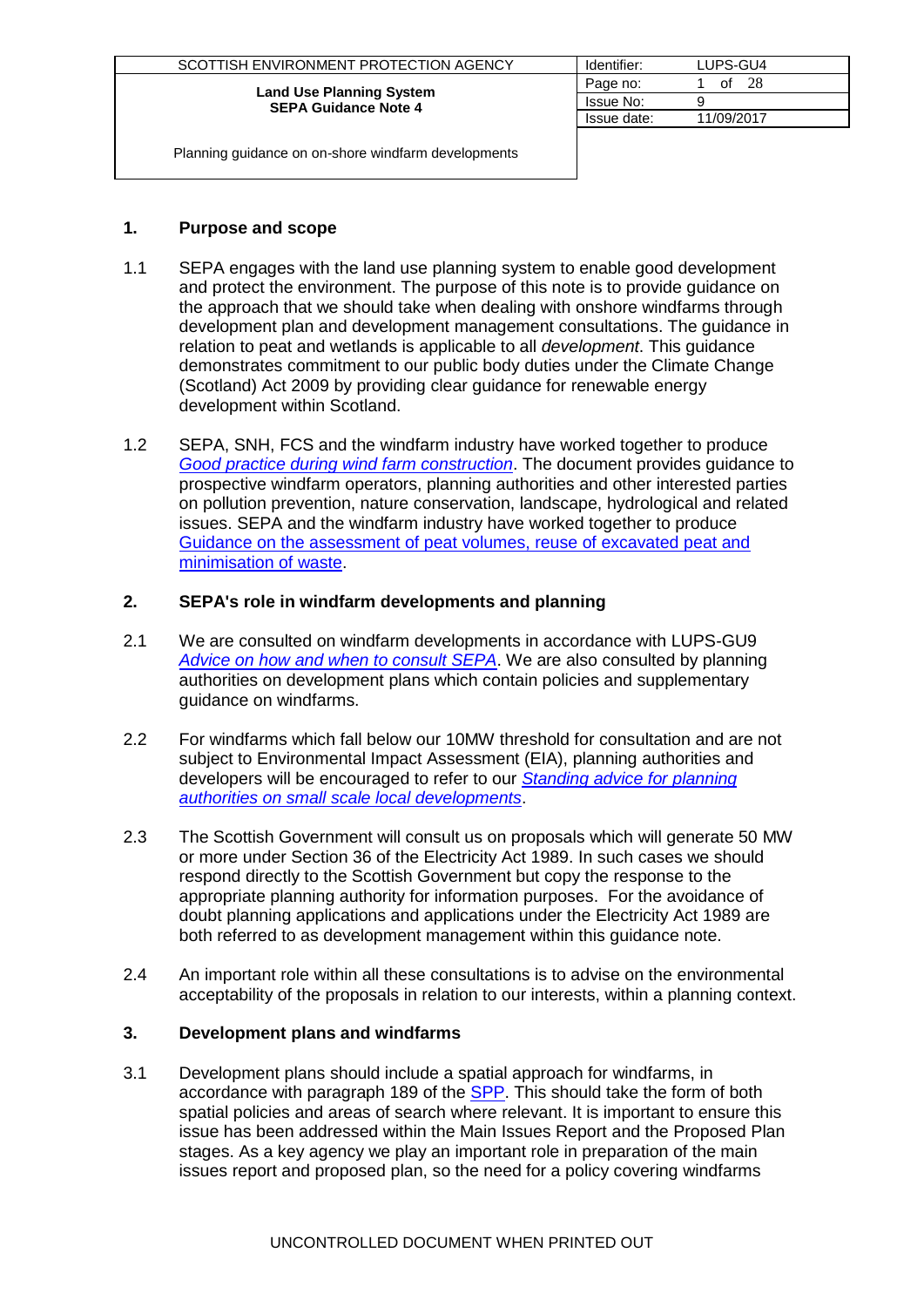| SCOTTISH ENVIRONMENT PROTECTION AGENCY                         | Identifier: | LUPS-GU4   |
|----------------------------------------------------------------|-------------|------------|
|                                                                | Page no:    | -28<br>of  |
| <b>Land Use Planning System</b><br><b>SEPA Guidance Note 4</b> | Issue No:   |            |
|                                                                | Issue date: | 11/09/2017 |
|                                                                |             |            |

should be made clear from the outset.

- 3.2 For strategic development plans we would expect the spatial strategy to highlight where the planning authority wishes to see windfarm developments located. We would also expect the principal topics to include renewable energy issues including windfarm developments. For all local development plans, including those supported by a strategic development plan, we would expect a specific renewable energy policy which assists developers in identifying suitable locations for windfarms. Some planning authorities look to develop specific supplementary guidance on windfarm developments, including areas of search for windfarm locations. Further guidance on areas of search is containing within [LUPS GU11](http://www.sepa.org.uk/idoc.ashx?docid=b2403f90-531b-4e83-853d-b5266653b963&version=-1)  *[Guidance on SEPA engagement with the development plan process](http://www.sepa.org.uk/idoc.ashx?docid=b2403f90-531b-4e83-853d-b5266653b963&version=-1)*.
- 3.3 Where planning authorities are developing policy it is important that it includes a presumption against development which will have a significant detrimental impact on sensitive receptors. A policy on windfarms may sit within a general renewable energy policy in the plan or as a stand alone windfarm policy. Whichever is proposed we would seek policies in the Plan to ensure that windfarm proposals are supported where they can demonstrate that they will not have an unacceptable impact on, and gives due regard to:
	- carbon balance;
	- soils and peatlands;
	- the water environment;
	- flood risk; and
	- forestry and any tree material cleared to facilitate development

Insofar as they relate to our interests. This will give developers clear upfront guidance on issues relevant to us so they can factor this into their site choice. We would also expect that the identification of areas potentially suitable for wind farm development (either in the development plan or supplementary planning guidance) are informed by the above factors where appropriate. Supporting text for the development plan policy could usefully include references to the further guidance listed at the end of this guidance note as it may help developers when developing their windfarm proposals.

- 3.4 We should also assist planning authorities in producing supplementary guidance on renewables to ensure that our interests, as listed in the above policy, are fully covered. For example "water environment" refers to a number of factors such as wetlands, surface waters and groundwater. Supplementary guidance therefore has an important role in fully addressing these issues in detail.
- 3.5 Where planning authorities prepare supplementary guidance, it is important that it includes a presumption against development which will have a significant detrimental impact on sensitive receptors listed in the above policy in section 3.3. Supplementary guidance should also highlight the need for the factors listed in Table 1 to be considered and detailed with any application. This will give developers clear upfront guidance on issues relevant to us so they can factor this into their site choice.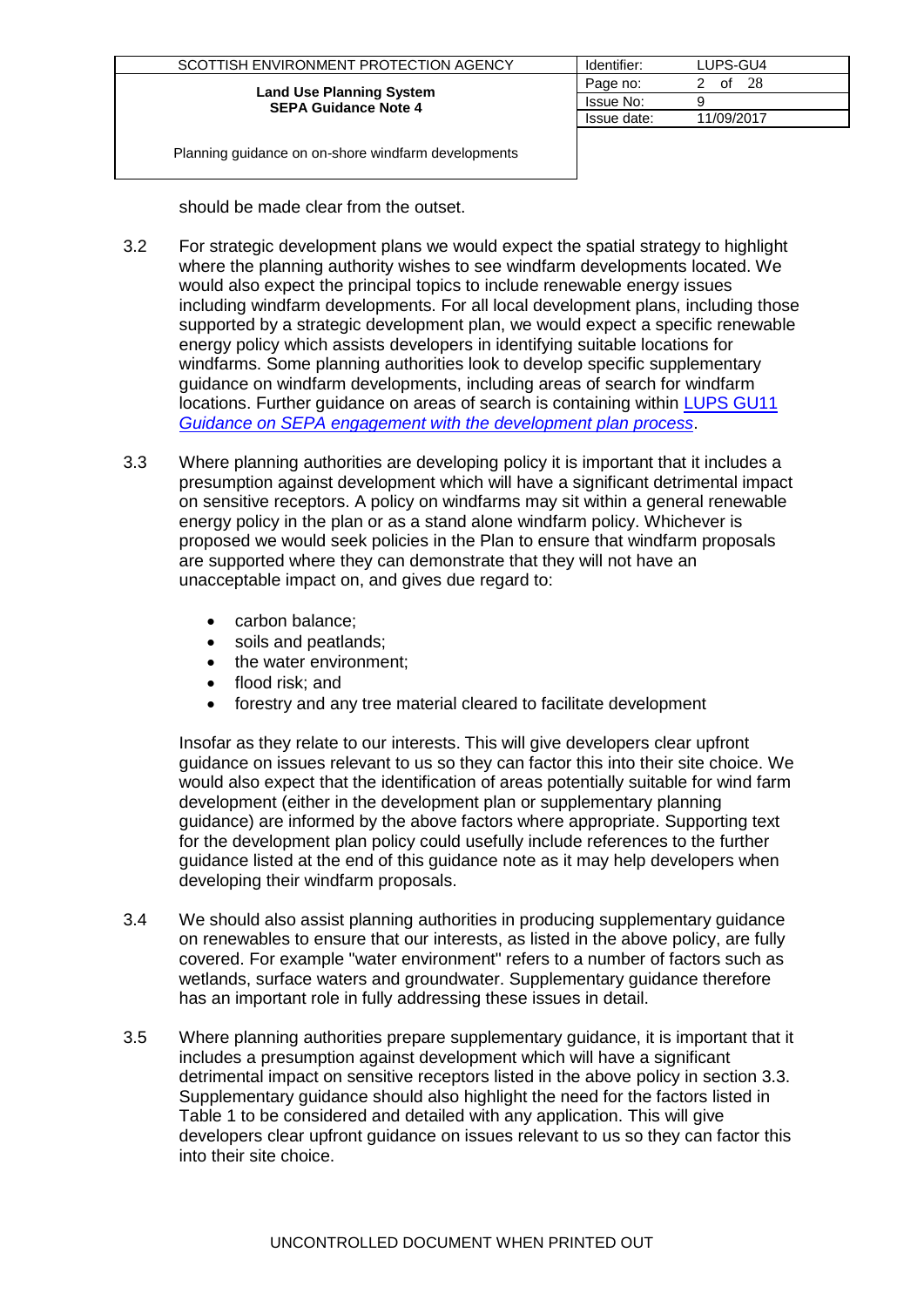| SCOTTISH ENVIRONMENT PROTECTION AGENCY | Identifier: | LUPS-GU4   |
|----------------------------------------|-------------|------------|
| <b>Land Use Planning System</b>        | Page no:    | -28<br>of  |
| <b>SEPA Guidance Note 4</b>            | Issue No:   |            |
|                                        | Issue date: | 11/09/2017 |
|                                        |             |            |

3.6 However, if the planning authority does not propose a renewable energy policy or supplementary guidance which encompasses the above principles, we should make representations (**object**) clearly detailing the reasons for our representations and what modifications are required in order to remove our objection. It is important to set this information out clearly to provide helpful information to the planning authority.

### **4. Development management and windfarms**

- 4.1 It is most effective if we comment on windfarm proposals early in the planning application process, during pre-application discussions and EIA scoping. This will allow the location and layout of windfarms to be considered when proposals are at their most fluid and changes will result in least expense to the developer.
- 4.2 A standard template for windfarm screening and scopings is available within the Planning Casework System which should be used and modified to take account of site specific factors and ensure our response is relevant to the site.
- 4.3 **Screening.** When we receive a screening consultation for a windfarm it is important that we assess the proposed location to identify if we need to advise if, with regards to our interests, the proposal will have significant impact and hence require EIA or if it is sufficient to submit information in support of an application without need for EIA. See Section 8.3 of our LUPS-GU1 *[SEPA's role in](http://www.sepa.org.uk/customer_information/idoc.ashx?docid=08dfead0-1928-40b3-9d93-cf2946ba8ff1&version=-1)  [development management and similar consultations](http://www.sepa.org.uk/customer_information/idoc.ashx?docid=08dfead0-1928-40b3-9d93-cf2946ba8ff1&version=-1)* for general advice on screening*.* Appendix 1 lists the site specific characteristics for windfarms we should consider when determining if EIA is required. For example, if the proposal will be close to a number of watercourses and could result in significant impact on the water environment and peatlands (both factors listed in Appendix 1) it is likely we will advise that the proposal requires EIA. If the proposal is likely to generate significant quantities of displaced peat or tree material, it is likely we will advise that the proposal will require EIA. Where it is determined that EIA is required for reasons not relating to our interests, our statutory consultee responsibilities still require us to have input at later stages. However this is addressed in a proportionate manner within 4.7.
- 4.4 If we are requested for a view as to whether an EIA is required or not on development below MW, and our advice is that, so far as our interests are considered, an EIA is not required, then we should advise that if we are consulted at a later EIA stage on this development, we will respond with standing advice found within the appendix to **[Standing Advice for Small Scale Development](http://www.sepa.org.uk/idoc.ashx?docid=5b4551be-3323-49c9-bb4a-5c9a86c38fbe&version=-1)**.
- 4.5 **Scoping.** Where EIA is required, planning authorities will normally consult us (in order to issue a scoping opinion) on the issues we wish to see addressed within the Environmental Statement (ES). The types of information required in an ES are already laid out in the EIA regulations, but our response should provide greater detail about the environmental considerations to be included. Further guidance on scoping can be found in section 8.4 of our LUPS-GU1 *[SEPA's role in](http://www.sepa.org.uk/customer_information/idoc.ashx?docid=08dfead0-1928-40b3-9d93-cf2946ba8ff1&version=-1)  [development management and similar consultations.](http://www.sepa.org.uk/customer_information/idoc.ashx?docid=08dfead0-1928-40b3-9d93-cf2946ba8ff1&version=-1)* The windfarm scoping template provides a basis for our scoping response but it should be tailored if there are site specific issues. The standard scoping requests that only key issues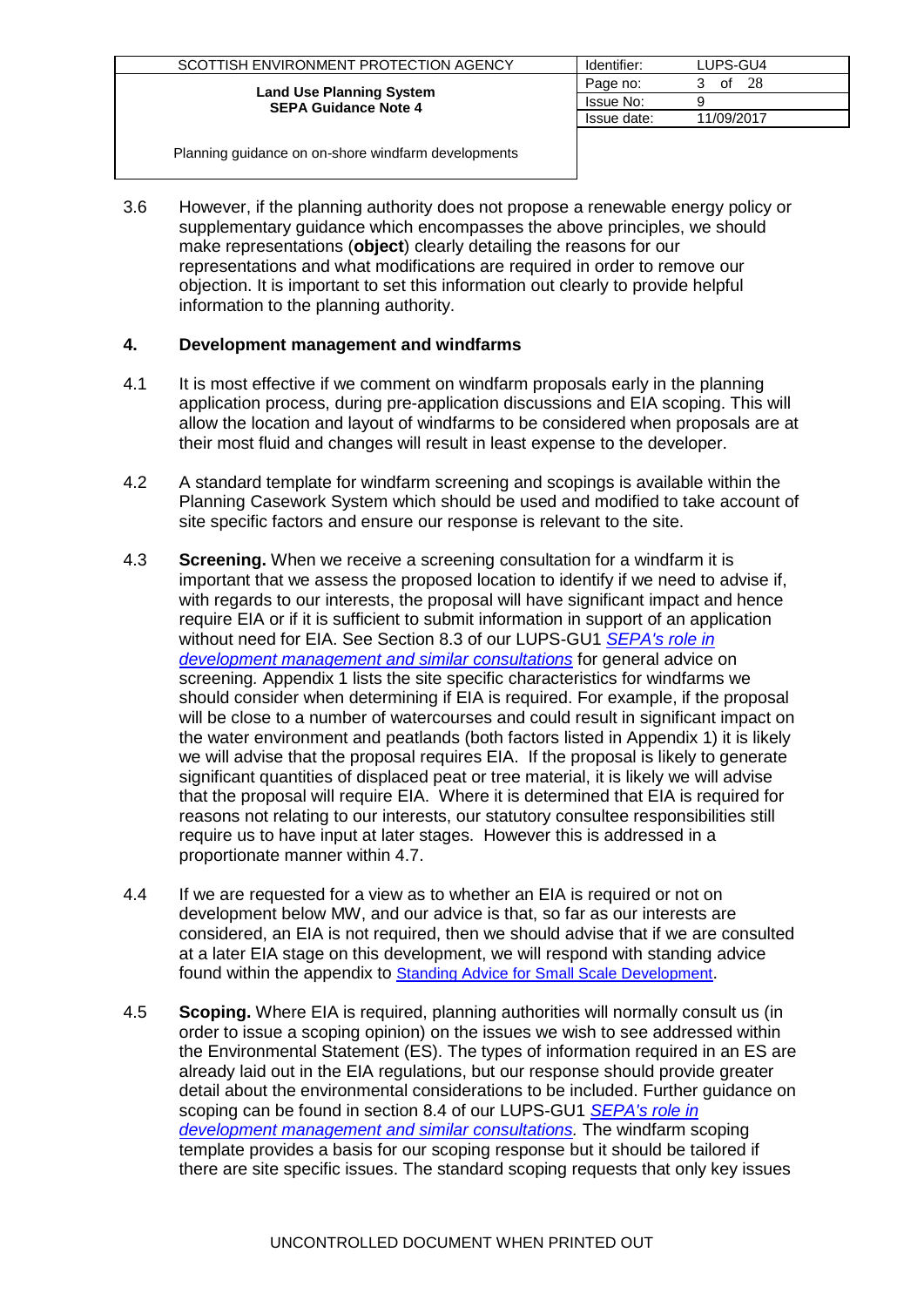| SCOTTISH ENVIRONMENT PROTECTION AGENCY | Identifier: | LUPS-GU4   |
|----------------------------------------|-------------|------------|
| <b>Land Use Planning System</b>        | Page no:    | -28<br>of  |
| <b>SEPA Guidance Note 4</b>            | Issue No:   |            |
|                                        | Issue date: | 11/09/2017 |
|                                        |             |            |

are assessed within the ES and that other issues should be scoped out of detailed consideration. For example, we may not know if peat is present on the site and therefore the applicant may be able to scope out peat issues if no peat is present on the site. Where the applicant is able to scope out an issue they need to set out the rationale for this within the ES. Appendix 1 provides a checklist of issues that are detailed within the scoping template.

- 4.6 The standard scoping response stresses the need for detailed assessment of peat arisings as much surplus peat may need to be considered as waste requiring regulatory controls. This should also be raised at any pre-application meetings. Experience indicates that this issue up to now has not been adequately addressed in some windfarm applications. Such assessment of peat arisings will necessitate detailed investigation of peat depth (to full depth, and within afforested areas) on site in accordance with the SEPA *[Regulatory Position Statement –](http://www.sepa.org.uk/waste/waste_regulation/idoc.ashx?docid=c2030d4f-898f-479b-9f1c-638a3d87f036&version=-1) Developments [on Peat](http://www.sepa.org.uk/waste/waste_regulation/idoc.ashx?docid=c2030d4f-898f-479b-9f1c-638a3d87f036&version=-1)* and further detailed guidance on development on peatland as set out in Appendix 1 below. We will also require detail on how the applicant intends to manage the displaced peat. This must be in line with guidance on acceptable ways to manage displaced peat, contained within this guidance and other documents linked to below in section 5.1. A similar emerging issue relates to tree material, and hence this is again dealt with in detail in Appendix 1.
- 4.7 If it has been determined that formal Environmental Impact Assessment is required for a small scale wind turbine development (below 10MW) in relation to issues not within SEPA's remit, such as landscape, we should respond to this with our standing advice. This can be found within the appendix to [Standing Advice for](http://www.sepa.org.uk/idoc.ashx?docid=5b4551be-3323-49c9-bb4a-5c9a86c38fbe&version=-1)  **[Small Scale Development](http://www.sepa.org.uk/idoc.ashx?docid=5b4551be-3323-49c9-bb4a-5c9a86c38fbe&version=-1).** Unless the Planning Authority has identified, using our consultation criteria, that there is an issue where our specialist input is required, then our Standing Advice will suffice.
	- **4.8 Application stage.** We should assess applications and their supporting information, including ESs where appropriate, against the factors and issues listed in Appendix 1. We should thereafter follow our procedures set out within LUPS-GU1 *[SEPA's role in development management and similar consultations](http://www.sepa.org.uk/customer_information/idoc.ashx?docid=08dfead0-1928-40b3-9d93-cf2946ba8ff1&version=-1)*. If we responded that a development below 10MW did not require an ES, in so far as it relates to our remit, we will respond with standing advice, as outlined in paragraph 4.4 and 4.7.

### **Procedures agreed with the Scottish Government for Section 36 applications**

4.9 The Scottish Government will consult us on proposals which will generate 50 MW or more under Section 36 of the Electricity Act 1989. Extensions to existing windfarms which will bring its generating capacity to 50 MW or more are also determined under the Electricity Act 1989. Electricity Act permission gives deemed planning permission. In such cases we should respond directly to the Scottish Government but copy the response to the appropriate planning authority for information purposes. The Electricity Act has its own set of EIA Regulations (The Electricity Works (Environmental Impact Assessment) (Scotland) Regulations 2000) (as amended). We have agreed with Scottish Government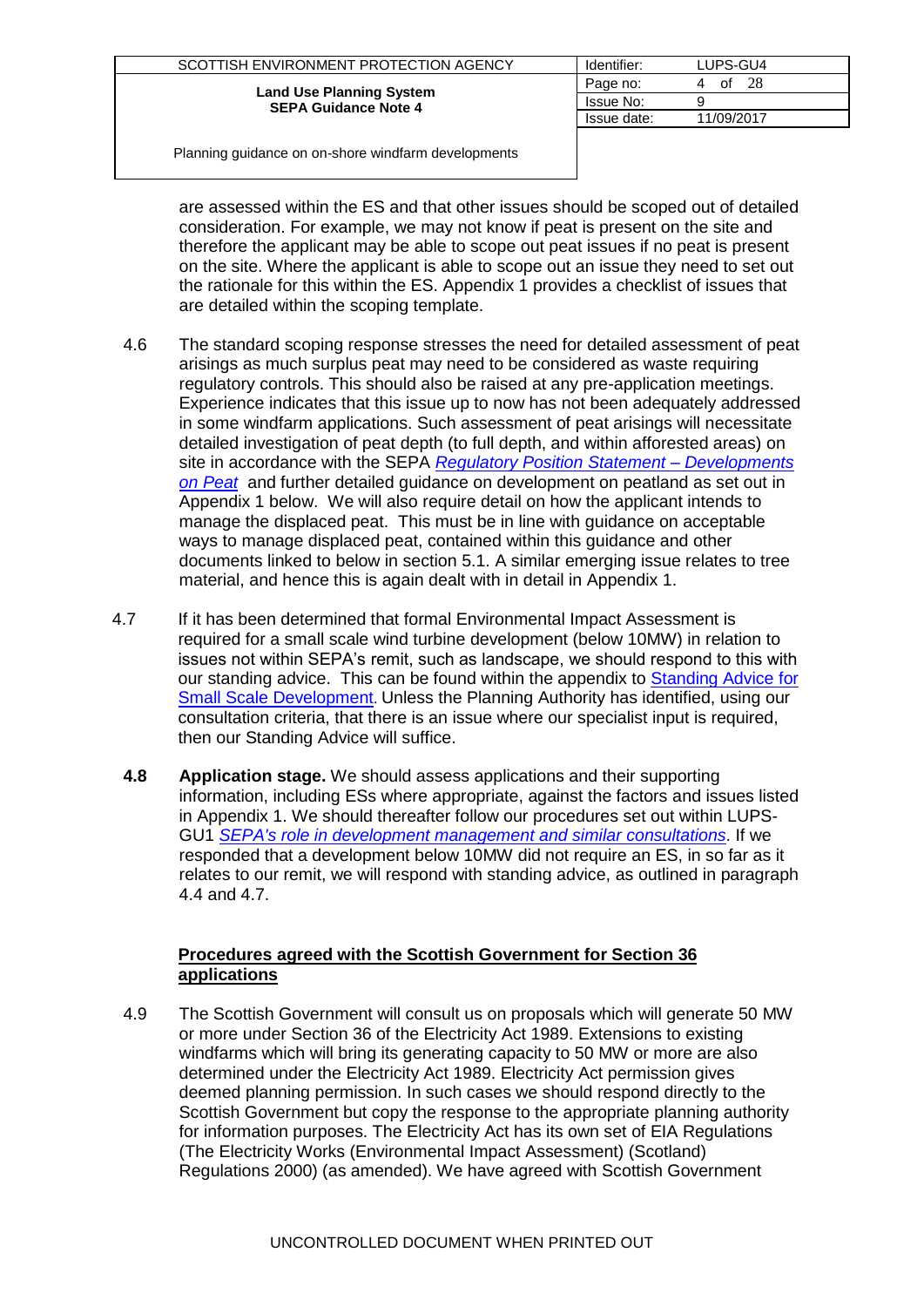| SCOTTISH ENVIRONMENT PROTECTION AGENCY                         | Identifier: | LUPS-GU4      |
|----------------------------------------------------------------|-------------|---------------|
|                                                                | Page no:    | 28<br>of<br>b |
| <b>Land Use Planning System</b><br><b>SEPA Guidance Note 4</b> | Issue No:   |               |
|                                                                | Issue date: | 11/09/2017    |
|                                                                |             |               |

specific arrangements with regards to processes involving Section 36 windfarm applications and these are outlined in (a) and (b) below.

### a. Consentability

- 4.10 For windfarms which require Section 36 consent, a procedure is currently in place to provide the Scottish Government with an indication of the consentability of a proposal in relation to the potential impact on the water environment. Consentability is described on a scale of 1 to 4:
	- Category 1 proposal accords with WFD objectives 'capable' of being authorised.
	- Category 2 initial advice; proposal is not 'capable' of being authorised under CAR but SEPA would be prepared to review that advice if applicant modifies the proposals to accord with WFD objectives.
	- Category 3 initial advice: proposal conflicts with WFD objectives and cannot be modified to allow WFD objectives to be met - not 'capable' of being authorised. SEPA however prepared to review its advice if proposal (once applied for under CAR) qualifies for derogation.
	- Category 4 proposal is not 'capable' of being authorised under CAR.

# b. Carbon assessment verification

4.11 We have also agreed with the Scottish Government that we will audit carbon assessments submitted after 1 April 2011 with Section 36 wind farm applications that utilise the revised version of the carbon calculator as set out on the Scottish Government website at [Wind Farms and Carbon](http://www.scotland.gov.uk/topics/business-industry/energy/energy-sources/19185/17852-1/CSavings)*.* We will not audit carbon assessments based upon the earlier versions of the calculator. The purpose of the audit is to verify the carbon assessment calculations submitted by the applicant. It is not to provide a view on the findings of the assessment and would not therefore lead to an objection.

# **5. Sources of further guidance**

- 5.1 There is a wide range of policy and guidance on windfarms available:
	- a) *[Scottish Planning Policy,](http://www.scotland.gov.uk/Publications/2010/02/03132605/0)* includes a section on renewable energy (paragraphs 182 – 195) including wind farm specific guidance (paragraphs 187 – 191).
	- b) PAN 45 Renewable Energy Technologies and Annex 2 Spatial Frameworks and Supplementary Planning Guidance for Wind Farms has been replaced with web based renewables advice which will be regularly updated. The first tranche of this advice includes guidance on *[Onshore wind turbines](http://www.scotland.gov.uk/Topics/Built-Environment/planning/National-Planning-Policy/themes/renewables/Onshore)* and *[Process for preparing spatial frameworks for wind](http://www.scotland.gov.uk/Topics/Built-Environment/planning/National-Planning-Policy/themes/renewables/spatialframework)*.
	- c) *Planning Circular 3 – [2011 : The Town and Country Planning \(Environmental](http://www.scotland.gov.uk/Publications/2011/06/01084419/10)  [Impact Assessment\) \(Scotland\) Regulations 2011](http://www.scotland.gov.uk/Publications/2011/06/01084419/10)*
	- d) Scottish Government guidance [Wind Farms and Carbon Savings on](http://www.scotland.gov.uk/Topics/Business-Industry/Energy/Energy-sources/19185/17852-1/CSavings)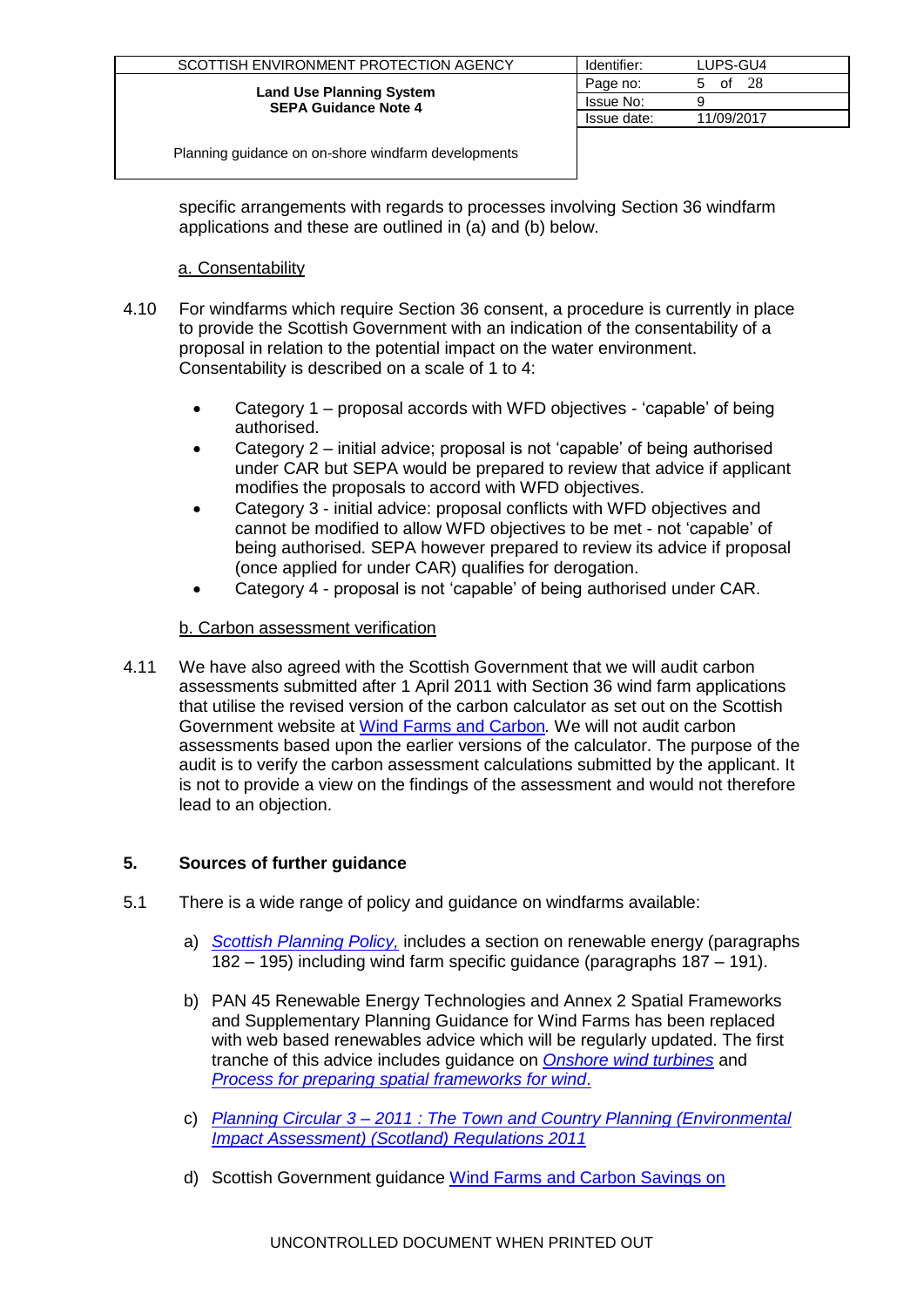| SCOTTISH ENVIRONMENT PROTECTION AGENCY                         | Identifier: | LUPS-GU4   |
|----------------------------------------------------------------|-------------|------------|
|                                                                | Page no:    | 28<br>of   |
| <b>Land Use Planning System</b><br><b>SEPA Guidance Note 4</b> | Issue No:   |            |
|                                                                | Issue date: | 11/09/2017 |
|                                                                |             |            |

**[Peatlands](http://www.scotland.gov.uk/Topics/Business-Industry/Energy/Energy-sources/19185/17852-1/CSavings)** 

- e) SEPA *[Interim Position Statement on Planning. Energy and Climate Change](http://www.sepa.org.uk/about_us/idoc.ashx?docid=d8d04aac-d2c2-4043-9704-3bd3236c7f04&version=-1)*
- f) SEPA, SNH, FCS and Scottish Renewables *[Good Practice During Windfarm](http://www.snh.org.uk/pdfs/strategy/renewables/Good%20practice%20during%20windfarm%20construction.pdf)  [Construction](http://www.snh.org.uk/pdfs/strategy/renewables/Good%20practice%20during%20windfarm%20construction.pdf)*
- g) SEPA *[Regulatory Position Statement –](http://www.sepa.org.uk/waste/waste_regulation/idoc.ashx?docid=c2030d4f-898f-479b-9f1c-638a3d87f036&version=-1) Developments on Peat*
- h) SEPA *[Management of Forestry Waste](http://www.sepa.org.uk/waste/waste_regulation/guidance__position_statements.aspx)* (2013) SEPA Guidance WST-G-027
- i) Scottish Renewables and SEPA (2012) *Guidance on the Assessment of Peat Volumes, Reuse of Excavated Peat and Minimisation of Waste*  [www.scottishrenewables.com/publications/guidance-assessment-peat](http://www.scottishrenewables.com/publications/guidance-assessment-peat-volumes-reuse-excavated/)[volumes-reuse-excavated/](http://www.scottishrenewables.com/publications/guidance-assessment-peat-volumes-reuse-excavated/)
- j) SNH, SEPA, Scottish Government and The James Hutton Institute (2011) *Developments on Peatland: Site Surveys and Best Practice* [www.scotland.gov.uk/Resource/Doc/917/0120462.pdf](http://www.scotland.gov.uk/Resource/Doc/917/0120462.pdf)
- k) SNH (2010) *Post-construction management of wind farms on clear-felled forestry sites: reducing the collision risk for hen harrier, merlin and shorteared owl from Special Protection Areas* <http://www.snh.gov.uk/docs/C274013.pdf>
- l) SEPA, SNH and FCS joint guidance on *[Use of Trees Cleared to Facilitate](http://stir-app-qpl01/QPulse5Web/UI/Common/ViewAttachment.aspx?type=doc&idtype=doc&id=28568)  Development on Afforested Land* [SEPA Guidance Note LUPS-GU27](http://stir-app-qpl01/QPulse5Web/UI/Common/ViewAttachment.aspx?type=doc&idtype=doc&id=28568)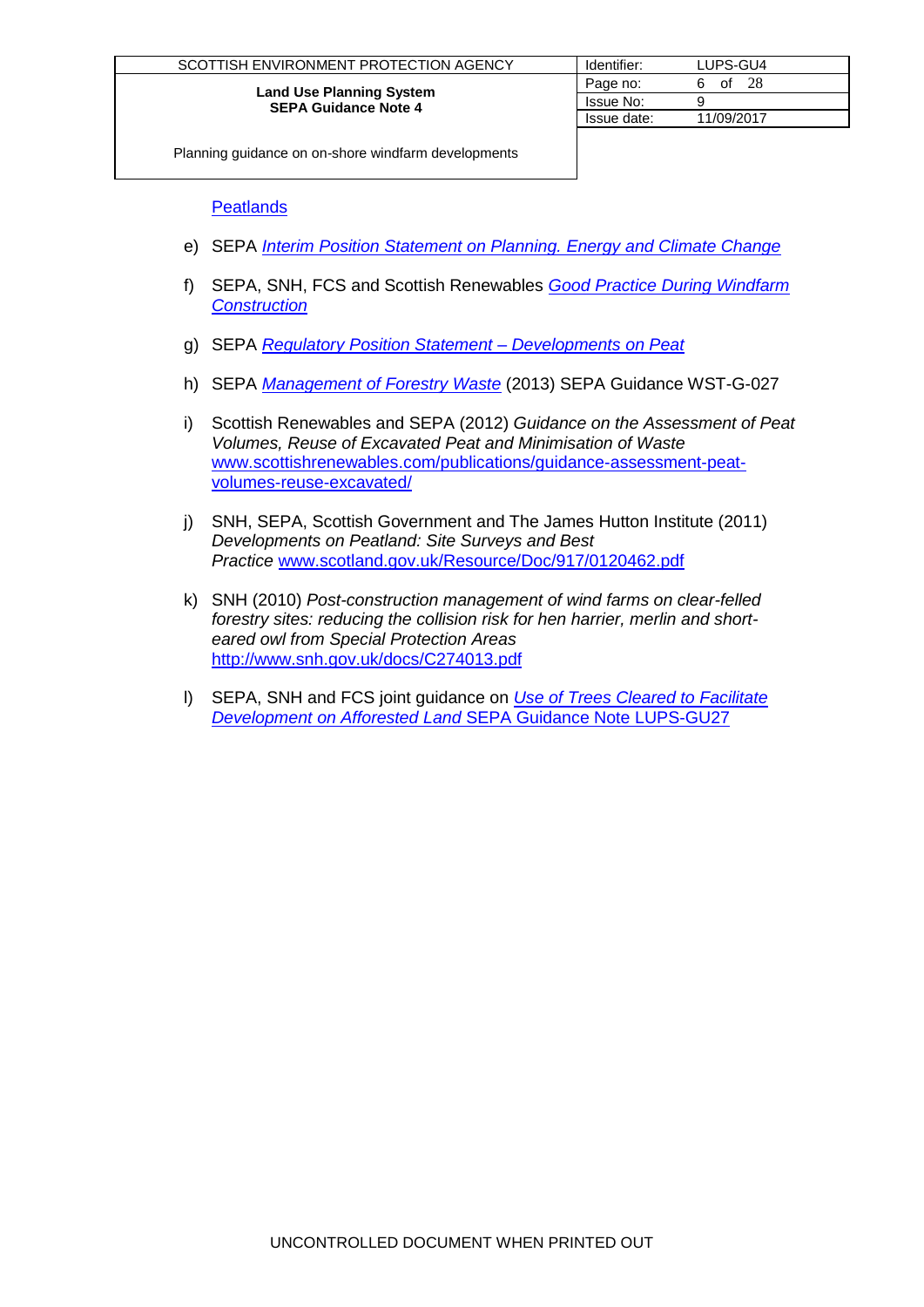| SCOTTISH ENVIRONMENT PROTECTION AGENCY                         | Identifier:    | LUPS-GU4          |
|----------------------------------------------------------------|----------------|-------------------|
|                                                                | Page no:       | - 28<br>of        |
| <b>Land Use Planning System</b><br><b>SEPA Guidance Note 4</b> | Issue No:      | Version 8         |
|                                                                | Issue date:    | 30 August 2017    |
|                                                                | Originator:    | Katherine Lakeman |
| Planning advice on windfarm developments                       | Authorised by: | Alan Farguhar     |

### **Appendix 1: Windfarm assessment checklist**

Guidance on the issues we should assess is given in Table 1 below. You should consult all the relevant internal consultees on these issues in accordance with the checklist in section 9 of LUPS GU14 *[Guidance for internal consultees on](http://www.sepa.org.uk/customer_information/idoc.ashx?docid=b6cda95c-ba5c-4081-9b83-d6a05c24da95&version=-1) how to respond to Planning [Service consultations \(and for planners on how and when to consult\)](http://www.sepa.org.uk/customer_information/idoc.ashx?docid=b6cda95c-ba5c-4081-9b83-d6a05c24da95&version=-1)* e.g. for wetlands you should consult ecology, for displaced peat, the local Operations team. Recommended text for scoping, conditions and objections for these issues can be found within LUPS-GU12 *[Guidance and templates for standard wording](http://www.sepa.org.uk/customer_information/idoc.ashx?docid=ebbe3f72-dbf9-4000-940e-08fb6021935f&version=-1)*. Further guidance on the issues can be found in *SEPA's [Regulatory Position Statement –](http://www.sepa.org.uk/waste/waste_regulation/idoc.ashx?docid=c2030d4f-898f-479b-9f1c-638a3d87f036&version=-1) Developments on [Peat](http://www.sepa.org.uk/waste/waste_regulation/idoc.ashx?docid=c2030d4f-898f-479b-9f1c-638a3d87f036&version=-1)*, *[Good Practice During Windfarm Construction](http://www.snh.org.uk/pdfs/strategy/renewables/Good%20practice%20during%20windfarm%20construction.pdf)* and [Guidance on the assessment of](http://www.scottishrenewables.com/publications/guidance-assessment-peat-volumes-reuse-excavated/)  [peat volumes, reuse of excavated peat and minimisation of waste](http://www.scottishrenewables.com/publications/guidance-assessment-peat-volumes-reuse-excavated/) and these should be referred to in line with our standard templates. In summary, the issues to consider are:

- Location of built elements in relation to sensitive receptors (usually watercourses, wetlands and deep peat;
- Verification of carbon assessment calculations (Section 36 only, and this will apply only to carbon assessments that utilise the revised version of the carbon calculator as set out on the Scottish Government website at [http://www.scotland.gov.uk/Topics/Business-Industry/Energy/Energy](http://www.scotland.gov.uk/Topics/Business-Industry/Energy/Energy-sources/19185/17852-1/CSavings)[sources/19185/17852-1/CSavings\)](http://www.scotland.gov.uk/Topics/Business-Industry/Energy/Energy-sources/19185/17852-1/CSavings);
- Demonstration of the minimisation of the disturbance of peat, reuse proposals for displaced peat and if required, disposal proposals;
- Use of any tree material cleared to facilitate development;
- If applicable, impacts upon Groundwater Dependant Terrestrial Ecosystems;
- The pollution prevention principles to be adopted during the construction stage of development of the proposed site including permanent and temporary foul and surface water drainage, oil and chemical storage, working in adverse weather conditions and environmental management;
- Buffers to sensitive receptors such as peatlands, wetlands, watercourses, lochs and water supplies (private and public);
- Hydrology and drainage including abstractions, impoundments and watercourse engineering including crossings;
- Borrow pits including location and operation;
- Restoration principles;
- If applicable, interactions with authorised processes.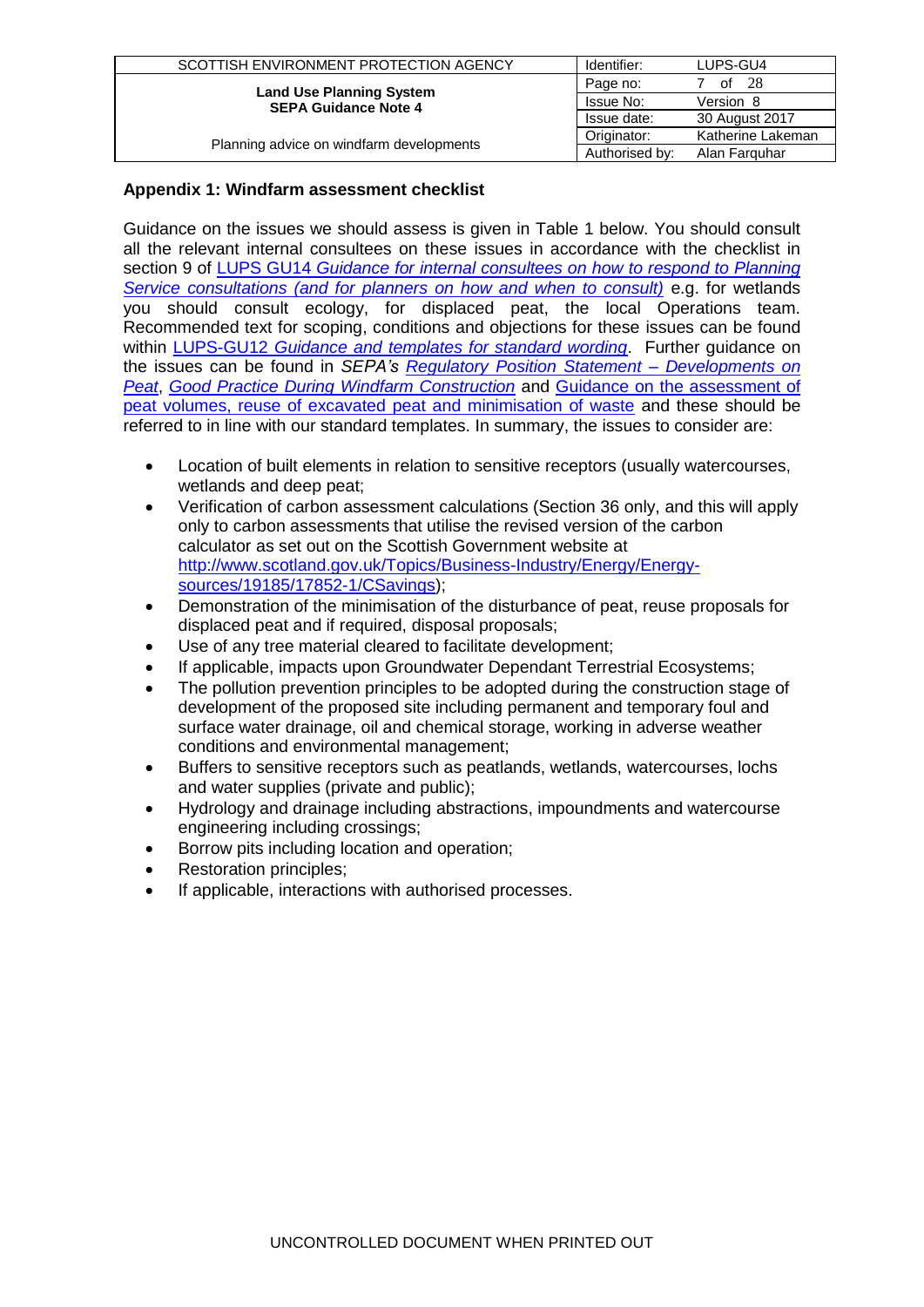| SCOTTISH ENVIRONMENT PROTECTION AGENCY                         | Identifier:    | LUPS-GU4          |
|----------------------------------------------------------------|----------------|-------------------|
|                                                                | Page no:       | - 28<br>of        |
| <b>Land Use Planning System</b><br><b>SEPA Guidance Note 4</b> | Issue No:      | Version 8         |
|                                                                | Issue date:    | 30 August 2017    |
|                                                                | Originator:    | Katherine Lakeman |
| Planning advice on windfarm developments                       | Authorised by: | Alan Farguhar     |

**Table 1: Windfarm checklist for development management**

| Issues to consider in relation to windfarm consultations                                                                                                                                                                                                                                                                                                                                                                                                                                                                                                                                                                                                                                                                                                                                                                                                                                                                                                                                                                                         |                                                                                                                                                                                                                                                                                                                                                                                                                                                                                                                                                                                                                                                                                                                                                                                                                                                              |
|--------------------------------------------------------------------------------------------------------------------------------------------------------------------------------------------------------------------------------------------------------------------------------------------------------------------------------------------------------------------------------------------------------------------------------------------------------------------------------------------------------------------------------------------------------------------------------------------------------------------------------------------------------------------------------------------------------------------------------------------------------------------------------------------------------------------------------------------------------------------------------------------------------------------------------------------------------------------------------------------------------------------------------------------------|--------------------------------------------------------------------------------------------------------------------------------------------------------------------------------------------------------------------------------------------------------------------------------------------------------------------------------------------------------------------------------------------------------------------------------------------------------------------------------------------------------------------------------------------------------------------------------------------------------------------------------------------------------------------------------------------------------------------------------------------------------------------------------------------------------------------------------------------------------------|
| Screening, scoping and pre-application consultations                                                                                                                                                                                                                                                                                                                                                                                                                                                                                                                                                                                                                                                                                                                                                                                                                                                                                                                                                                                             | <b>Planning application and Environmental Statement consultations</b>                                                                                                                                                                                                                                                                                                                                                                                                                                                                                                                                                                                                                                                                                                                                                                                        |
| 1. Location of built elements                                                                                                                                                                                                                                                                                                                                                                                                                                                                                                                                                                                                                                                                                                                                                                                                                                                                                                                                                                                                                    |                                                                                                                                                                                                                                                                                                                                                                                                                                                                                                                                                                                                                                                                                                                                                                                                                                                              |
| Each application should contain site layout plans which illustrate the location of all<br>built elements, including access roads, turbines, crane hardstanding, borrow pits,<br>construction compound, welfare facilities, oil storage, cabling and substation so that<br>we can assess their location in relation to the following sensitive receptors:<br>Peatlands<br>Watercourses<br>Lochs<br>$\bullet$<br><b>Groundwater Dependant Terrestrial Ecosystems</b><br>$\bullet$<br>Water supplies (public and private)<br>$\bullet$<br>Groundwater (please see Appendix 2 for our guidelines for Groundwater<br>$\bullet$<br>Unit staff and ecologists when assessing the impacts of windfarms on<br>groundwater and associated receptors)<br>Coastal waters<br>$\bullet$<br>Built elements should avoid these sensitive receptors to minimise pollution risks.<br>SEPA's Regulatory Method Statement (WAT-RM-30) on water feature survey<br>requirements provides useful information for assessing the impacts upon existing<br>water supplies. | The submitted site layout plans should be sent to appropriate internal consultees<br>to assess if suitable buffers and pollution prevention measures are proposed.<br>Where suitable minimum buffer zones are proposed we should secure this by<br>way of a condition, to ensure micrositing does not reduce the level of protection<br>proposed. If they are not suitable, then they should be increased or other<br>protective measures considered. The buffer should take into account ground<br>cover, waterlogging and slope. Appropriate mitigation and pollution measures<br>should be secured by an environmental management plan condition.<br>Where there is likely to be significant detrimental impact we should object<br>seeking either improvements to the proposed mitigation measures or<br>modifications to the layout of the development. |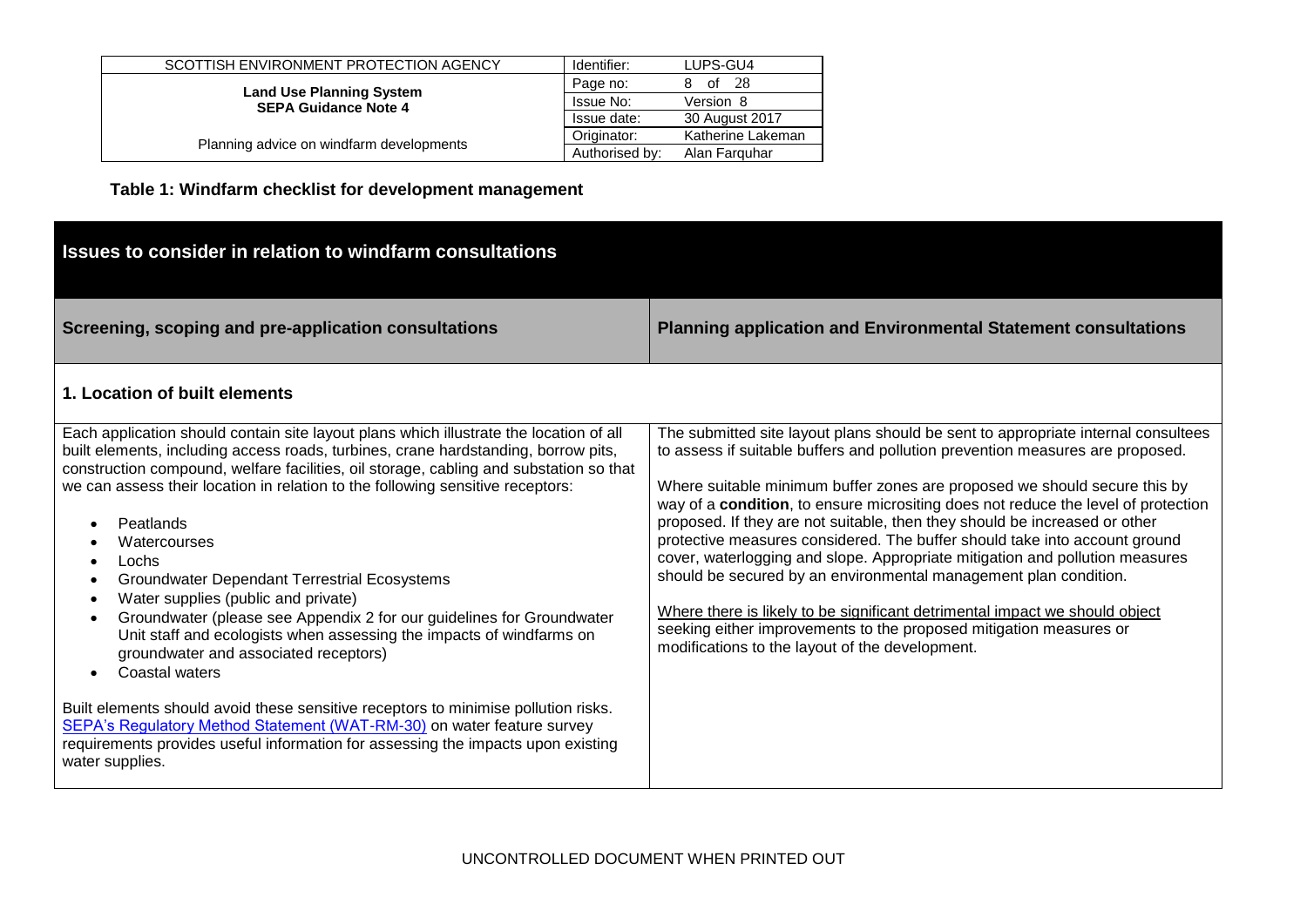| SCOTTISH ENVIRONMENT PROTECTION AGENCY   | Identifier:    | LUPS-GU4          |
|------------------------------------------|----------------|-------------------|
| <b>Land Use Planning System</b>          | Page no:       | - 28<br>of<br>g   |
| <b>SEPA Guidance Note 4</b>              | Issue No:      | Version 8         |
|                                          | Issue date:    | 30 August 2017    |
| Planning advice on windfarm developments | Originator:    | Katherine Lakeman |
|                                          | Authorised by: | Alan Farguhar     |

These factors are described in more detail below.

### **2. Carbon balance**

| Applicants should be referred to our Regulatory Position Statement - Developments                                                                                                                                                                                                                                                                                                                                                                                                                                                                                                               | <b>Section 36 applications</b>                                                                                                                                                                                                                                                                                                                                                                                                                                                                                                                                            |
|-------------------------------------------------------------------------------------------------------------------------------------------------------------------------------------------------------------------------------------------------------------------------------------------------------------------------------------------------------------------------------------------------------------------------------------------------------------------------------------------------------------------------------------------------------------------------------------------------|---------------------------------------------------------------------------------------------------------------------------------------------------------------------------------------------------------------------------------------------------------------------------------------------------------------------------------------------------------------------------------------------------------------------------------------------------------------------------------------------------------------------------------------------------------------------------|
| on Peat and Good practice during windfarm construction and Guidance on the<br>Assessment of Peat Volumes, Reuse of Excavated Peat and Minimisation of Waste<br>The good practice document includes recommendations for development on peat                                                                                                                                                                                                                                                                                                                                                      | The Carbon Team will audit carbon assessments submitted with new<br>applications for Section 36 wind farms as set out on the left.                                                                                                                                                                                                                                                                                                                                                                                                                                        |
| and carbon savings (sections 1.5, 1.6, 2.6 and 2.7).                                                                                                                                                                                                                                                                                                                                                                                                                                                                                                                                            | We will not object on the grounds of an inadequate carbon assessment as our<br>role here is purely to verify the assessment for the Energy Consents Unit. This                                                                                                                                                                                                                                                                                                                                                                                                            |
| <b>Section 36 applications</b>                                                                                                                                                                                                                                                                                                                                                                                                                                                                                                                                                                  | does not, however, prejudice our ability to object on the grounds of potentially<br>unacceptable impacts on hydrology, peat stability or the generation and                                                                                                                                                                                                                                                                                                                                                                                                               |
| We have agreed with the Scottish Government to audit carbon assessments for                                                                                                                                                                                                                                                                                                                                                                                                                                                                                                                     | management of displaced peat as covered in Section 3 below.                                                                                                                                                                                                                                                                                                                                                                                                                                                                                                               |
| Section 36 wind farm applications that utilise the revised version of the carbon<br>calculator as set out on the Scottish Government website at                                                                                                                                                                                                                                                                                                                                                                                                                                                 | <b>Non-Section 36 applications</b>                                                                                                                                                                                                                                                                                                                                                                                                                                                                                                                                        |
| www.scotland.gov.uk/Topics/Business-Industry/Energy/Energy-<br>sources/19185/17852-1/CSavings. We will not audit carbon assessments based on                                                                                                                                                                                                                                                                                                                                                                                                                                                    | Any carbon assessments submitted with a non-section 36 windfarm application<br>will have to be verified by the planning authority.                                                                                                                                                                                                                                                                                                                                                                                                                                        |
| earlier versions of the calculator. The carbon assessment should provide a payback<br>figure for the whole development. A separate assessment should not be undertaken<br>for different aspects of the development in isolation (e.g. borrow pits) even if they<br>are subject to a different application. Separate applications for different aspects of<br>the development should be strongly discouraged. The applicant will be encouraged<br>to include a section within the ES which demonstrates how layout and mitigation<br>measures have been designed to minimise the payback period. | We would, however, expect that the application includes a detailed peat<br>management scheme (where sites affect peat) setting out preventative/mitigation<br>measures to avoid significant drying or oxidation of peat through, for example,<br>the construction of access tracks, drainage channels, cable trenches, or the<br>storage and re-use of excavated peat should be secured by way of a planning<br>condition to ensure that the carbon balance benefits of the scheme are<br>maximised. These should conform with our interests outlined in Section 3 below. |
| <b>Non-Section 36 applications</b>                                                                                                                                                                                                                                                                                                                                                                                                                                                                                                                                                              | A peat management plan can provide some of the information regarding storage                                                                                                                                                                                                                                                                                                                                                                                                                                                                                              |
| Planning applications for windfarms do not have to submit a carbon assessment but<br>some applicants may choose to do so and this should be encouraged if the<br>proposals affect peatlands. This would be in line with paragraph 133 of SPP.                                                                                                                                                                                                                                                                                                                                                   | and re-use of excavated peat, and an example of good practice is included in<br>Annex 3.                                                                                                                                                                                                                                                                                                                                                                                                                                                                                  |
| 3 Disruption to wetlands especially groundwater dependent terrestrial ecosystems (GWDTEs)                                                                                                                                                                                                                                                                                                                                                                                                                                                                                                       |                                                                                                                                                                                                                                                                                                                                                                                                                                                                                                                                                                           |

#### **3. Disruption to wetlands especially groundwater dependant terrestrial ecosystems (GWDTEs)**

| The submitted information should be sent to ecology who can assess if impacts<br>If there are wetlands or peatland systems present, the ES or planning submission |
|-------------------------------------------------------------------------------------------------------------------------------------------------------------------|
|-------------------------------------------------------------------------------------------------------------------------------------------------------------------|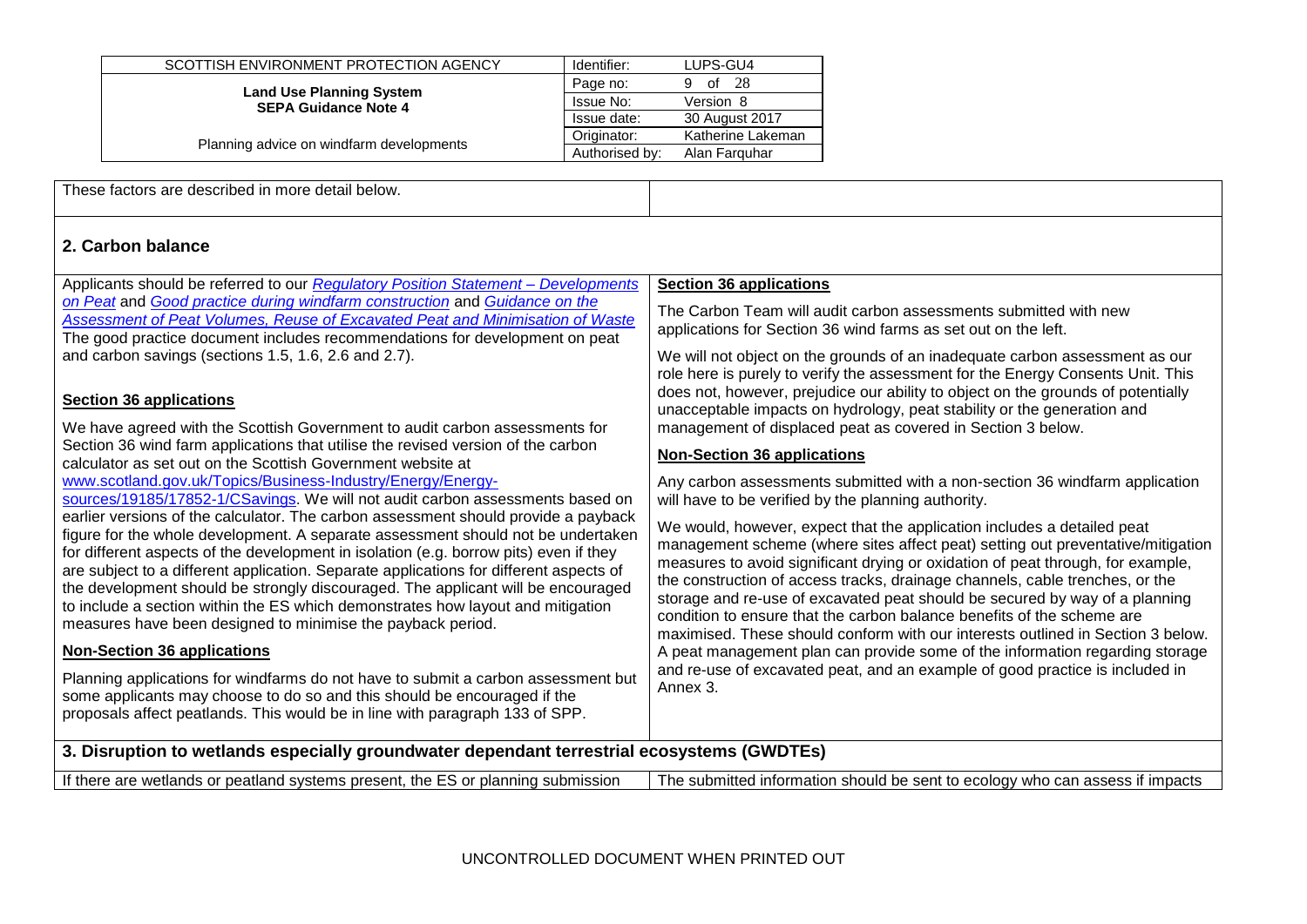| SCOTTISH ENVIRONMENT PROTECTION AGENCY                         | Identifier:    | LUPS-GU4          |
|----------------------------------------------------------------|----------------|-------------------|
| <b>Land Use Planning System</b><br><b>SEPA Guidance Note 4</b> | Page no:       | - 28<br>10.<br>of |
|                                                                | Issue No:      | Version 8         |
|                                                                | Issue date:    | 30 August 2017    |
|                                                                | Originator:    | Katherine Lakeman |
| Planning advice on windfarm developments                       | Authorised by: | Alan Farguhar     |

should demonstrate how the layout and design of the proposal, including any associated borrow pits, hard standing and roads, avoid impact on such areas.

A Phase 1 habitat survey should be carried out for the whole site and the guidance A Functional Wetland Typology for Scotland should be used to help identify all wetland areas. National Vegetation Classification should be completed for any wetlands identified. Results of these findings should be submitted, including a map with all the proposed infrastructure overlain on the vegetation maps to clearly show which areas will be impacted and avoided. Groundwater dependent terrestrial ecosystems, which are types of wetland, are specifically protected under the Water Framework Directive. The results of the National Vegetation Classification survey and Appendix 2 below should be used to identify if wetlands are GWDTEs.

If any GWDTEs are located within a radius of (i) 100 m from roads, tracks and trenches or (ii) 250 m from borrow pits and foundations the likely impact of these features will require further assessment. This assessment should be carried out whether or not the features in (i) and (ii) occur within or outwith the site boundary in order that the full impacts on the proposals are assessed. The results of this assessment and proposed mitigation measures should be included in the ES.

The route or location of roads, tracks or trenches within 100 m, or borrow pits or foundations within 250 m, of GWDTEs identified in Appendix 2 should be reconsidered. Further detailed studies will be required if infrastructure remains within the buffer zones of these ecosystems.

For areas where avoidance is impossible, details of how impacts upon GWDTEs are minimised and mitigated should be provided within the ES or planning submission. In particular, impacts that should be considered include those from drainage, pollution and waste management. This should include preventative/mitigation measures to avoid significant drying or oxidation of peat through, for example, the construction of access tracks, dewatering, excavations, drainage channels, cable trenches, or the storage and re-use of excavated peat. Detailed information on waste management is required as detailed below. Any mitigation proposals should also be detailed within the Environmental Management Plan, as detailed below.

upon Groundwater Dependant Terrestrial Ecosystems (GWDTEs) have been fully assessed and if suitable mitigation measures are proposed.

Appropriate mitigation and pollution prevention measures should be secured by way of a planning condition requiring the submission of an environmental management plan and associated construction method statements.

Proposals for the future management of GWDTEs, including any proposals for wetland restoration or creation should be ensured by way of a planning condition requiring a Habitat Management Plan.

Where there is likely to be significant adverse impact we should object seeking either improvements to the proposed mitigation measures or modifications to the layout of the development.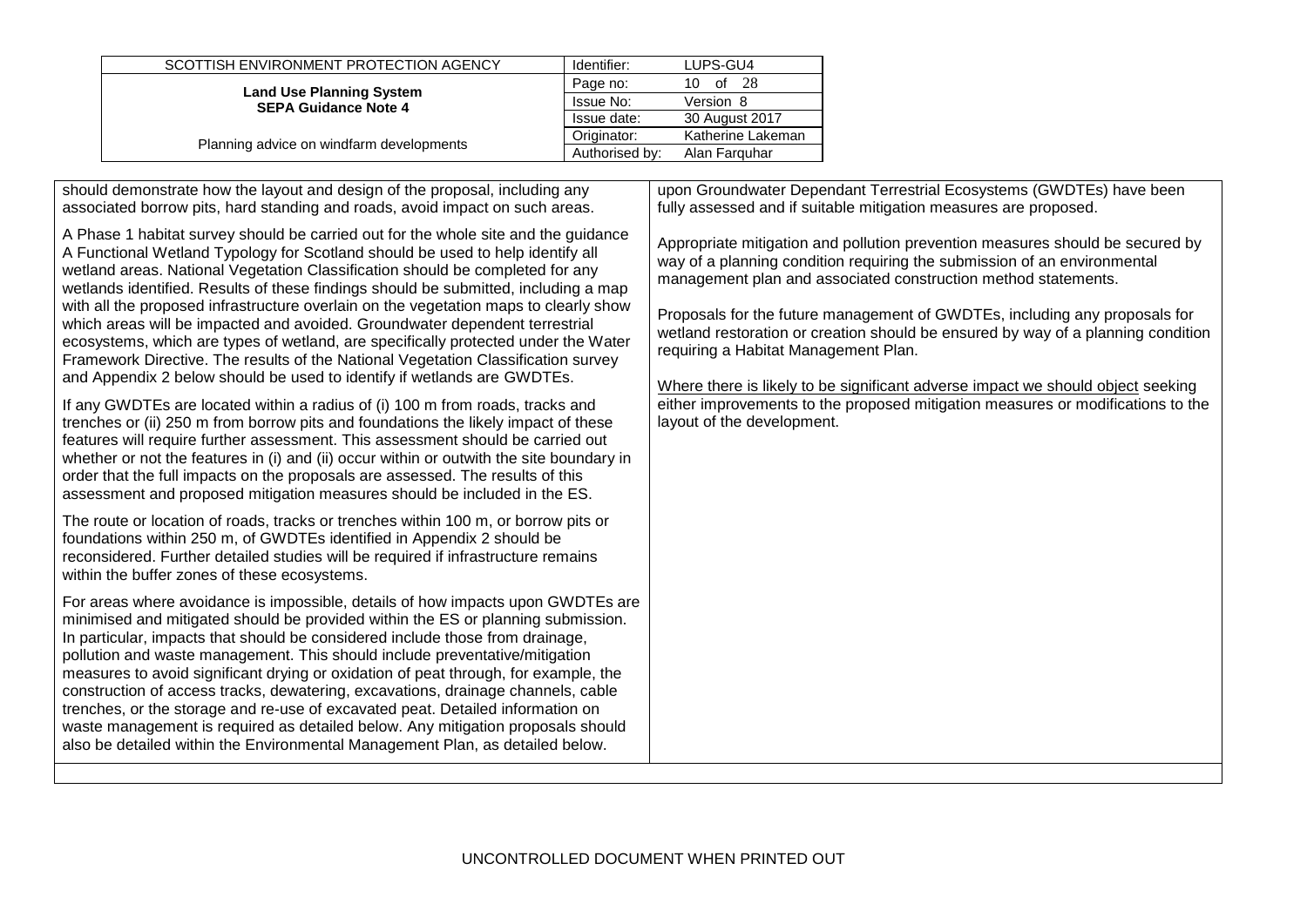|                                                                                                            | Originator: | Katherine Lakeman |
|------------------------------------------------------------------------------------------------------------|-------------|-------------------|
| <b>Land Use Planning System</b><br><b>SEPA Guidance Note 4</b><br>Planning advice on windfarm developments |             |                   |
|                                                                                                            | Issue date: | 30 August 2017    |
|                                                                                                            | Issue No:   | Version 8         |
|                                                                                                            | Page no:    | -28<br>of<br>11   |
| SCOTTISH ENVIRONMENT PROTECTION AGENCY                                                                     | Identifier: | LUPS-GU4          |

### **4. Disturbance and re-use of excavated peat**

Where the proposed infrastructure will impact upon peatlands, a detailed map of peat depths (this must be to full depth) should be submitted. The peat depth survey should cover all areas where development is proposed and include details of the basic peatland characteristics identifying the acrotelmic and catotelic layers.

It is essential that the scope for minimising the extraction of peat is explored and alternative options identified that minimise risk in terms of carbon release, human health and environmental impact. Early discussion of proposals with us is essential, and an overall approach of minimisation of peatland disruption should be adopted. By adopting an approach of minimising disruption to peatland, the volume of excavated peat can be minimised. The generation of surplus or displaced peat is a difficult area which needs to be addressed from the outset given the limited scope for re-use. We will expect the ES or planning submission to provide detail of the likely volumes of peat that will be disturbed, what can be successfully reuse on site (and how and where) and whether disposal of peat is required. An example peat management plan is included in Annex 3.

There are important waste management implications of measures to deal with displaced peat as set out within our Regulatory Position Statement – Developments on Peat. Landscaping with displaced peat (or soil) may not be of ecological benefit and consequently a waste management exemption may not apply. We consider disposal of significant depth of peat as being landfilled waste, and this may not be consentable under our regulatory regimes We will object to the re-use of peat not in accordance the Scottish Renewables guidance

Where it is proposed to reuse some excavated peat within borrow pits or bunding then details of the proposals, including depth of peat and how the hydrology of the peat will be maintained, should be outlined in the ES or planning submission.

> a) A detailed map of peat depths (this must be to full depth) with all the built elements overlain so it can clearly be seen how the development avoids areas of deep peat. The peat depth survey should include

Excess peat material (that cannot be re-used, or is not identified for re-use in an acceptable manner) that is generated during construction activities on peatlands may be considered to be waste and is managed through waste licensing. Where there are proposals for the re-use or disposal of surplus peat this information should be sent to the local Operations team to assess if the material is suitable for use and if the proposals are likely to be consentable under Waste Management Licensing (Scotland) Regulations 2011.

The following issues should also be considered:

Have peatlands been avoided wherever possible? If not have different construction methods such as piling or floating roads been considered? Have peat depths been assessed to their full depth along all the infrastructure routes? Have the volumes of acrotelmic and catotelmic peat been quantified and suitable re-use options identified? Have appropriate mitigation and pollution prevention measures been set out which will minimise significant adverse impacts?

Appropriate mitigation and pollution prevention measures should be secured by way of a planning condition requiring the submission of a construction method statement. Proposals for the management of displaced peat should be submitted as part of any planning application, with the agreed means of managing the displaced peat secured by way of a planning condition. An example peat management plan is provided in Annex 3.

Where there is likely to be significant adverse impacts or the proposals for re-use are unlikely to be consentable we should **object** seeking either improvements to the proposed mitigation measures or modifications to the layout of the development. In such circumstances we should also point out that rectifying these issues would have the benefit of reducing the carbon payback for the development.

**Acceptable methods of managing displaced peat**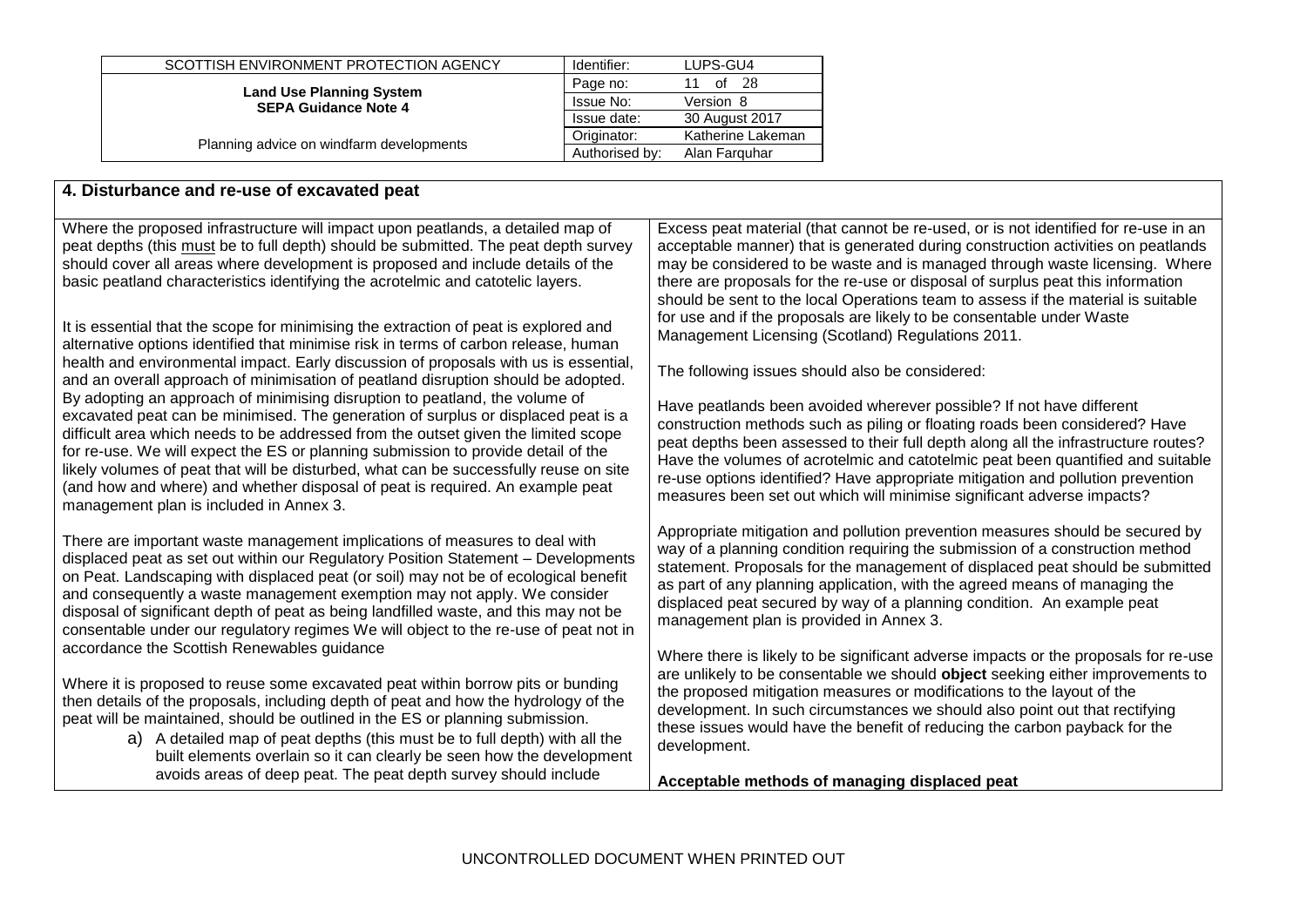| SCOTTISH ENVIRONMENT PROTECTION AGENCY                         | Identifier:    | LUPS-GU4          |
|----------------------------------------------------------------|----------------|-------------------|
| <b>Land Use Planning System</b><br><b>SEPA Guidance Note 4</b> | Page no:       | -28<br>of<br>12   |
|                                                                | Issue No:      | Version 8         |
|                                                                | Issue date:    | 30 August 2017    |
|                                                                | Originator:    | Katherine Lakeman |
| Planning advice on windfarm developments                       | Authorised by: | Alan Farguhar     |

details of the basic peatland characteristics, including a break down of acrotelmic, catotelmic and amorphous peat. This information is often already required as part of any peat slide risk assessment. b) A map showing where any temporary peat storage areas will be located and how these storage areas along with any associated access roads avoid any watercourses, groundwater dependant terrestrial ecosystems or other sensitive areas c) A table showing where surplus or displaced peat will be generated and its area, width and depth. This should also show the quantity of catotelmic peat and acrotelmic peat. Details of how the storage areas will be constructed, calculations demonstrating the need for these storage areas, how thick the peat will be stored, what types of peat will be stored and the peat maintained fit for re-use should be submitted. This information may also be of interest to geotechnical engineers assessing the peat stability proposals. Please note that any soils or peat stored for greater than 3 years prior to treatment or recovery period or where storage prior to disposal is for more than 1 year will require a permit under The Landfill (Scotland) Regulations 2003. e) A table showing the principles of where and how much catotelmic peat will be re-used including details of area, width and thickness; f) A table showing the principles of where and how much acrotelmic peat will be re-used including details of area, width and thickness; We would expect all these proposals to be in accordance with [Guidance on the](http://www.scottishrenewables.com/publications/guidance-assessment-peat-volumes-reuse-excavated/)  [Assessment of Peat Volumes, Reuse of Excavated Peat and Minimisation of Waste](http://www.scottishrenewables.com/publications/guidance-assessment-peat-volumes-reuse-excavated/) and our [Regulatory Position Statement –](http://www.sepa.org.uk/planning/idoc.ashx?docid=0999acc5-4c77-4e75-a6fc-0bf582e6d115&version=-1) Developments on Peat. Further guidance can be found in Scottish Renewables [Guidance on the](http://www.scottishrenewables.com/publications/guidance-assessment-peat-volumes-reuse-excavated/)  Experience with previous windfarm proposals and discussions with other Key Agencies has enabled us to identify what we consider to be acceptable methods of managing displaced peat. Examples of good practice can be found on p55 of Scottish Government Report. Recent examples of what has been successful elsewhere include: Displacement of peat during development stages rather than removal; Re-use/restoration of peat cuttings elsewhere on site Requirement for thick turves to be cut to ensure good root system to limit the disturbance to the vegetation and maintain the integrity of the soil Rough, not bladed, track edges Side casting and quick reinstatement of cable ways **What to avoid/what is not acceptable** We will object to the re-use of peat that is not in accordance the Scottish Renewables guidance. If information outlined in points a-f have been requested but have not been submitted in the ES, we will object under the grounds of lack of information until information has been submitted.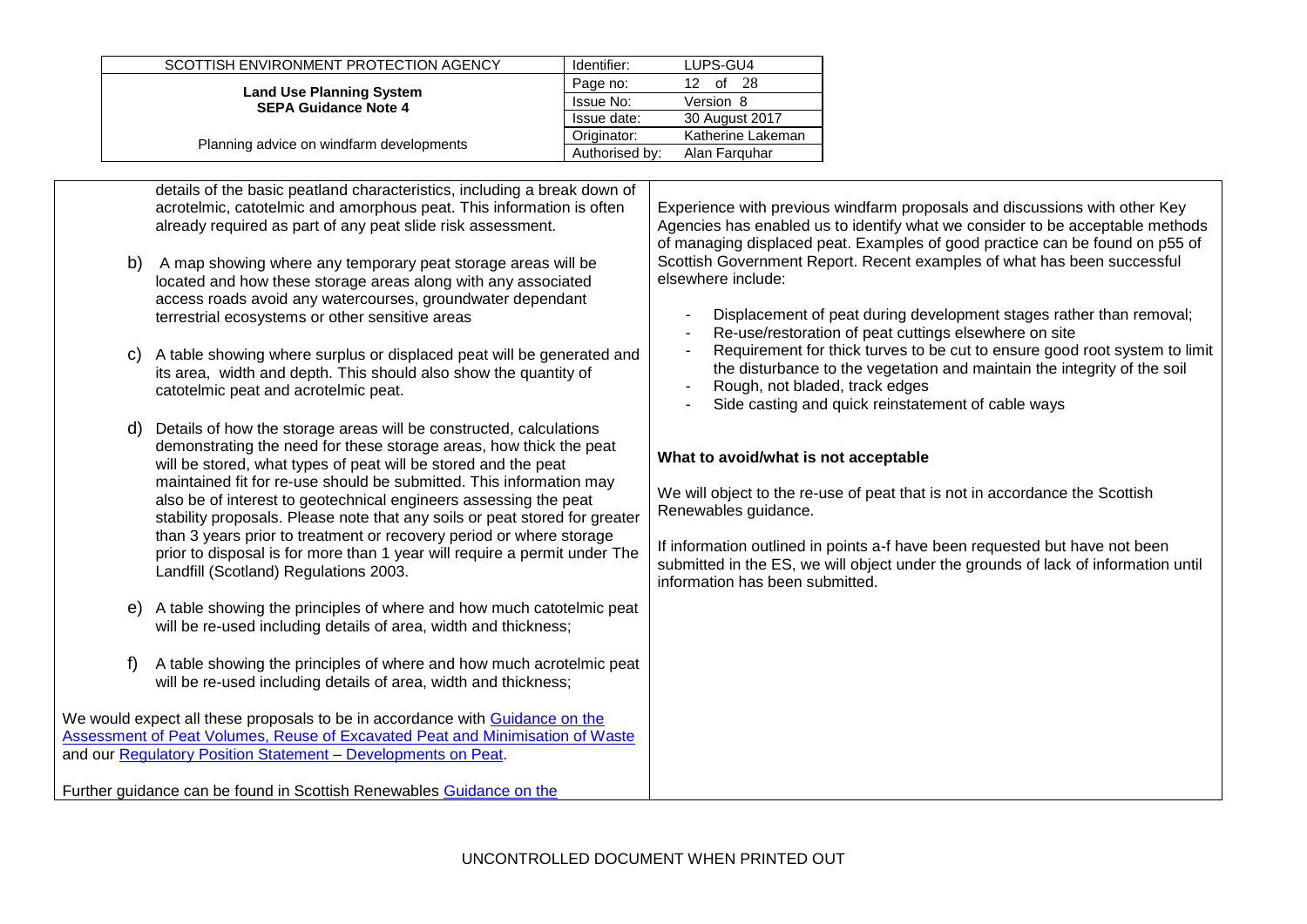| SCOTTISH ENVIRONMENT PROTECTION AGENCY                         | Identifier:    | LUPS-GU4          |
|----------------------------------------------------------------|----------------|-------------------|
| <b>Land Use Planning System</b><br><b>SEPA Guidance Note 4</b> | Page no:       | -28<br>13<br>οf   |
|                                                                | Issue No:      | Version 8         |
|                                                                | Issue date:    | 30 August 2017    |
| Planning advice on windfarm developments                       | Originator:    | Katherine Lakeman |
|                                                                | Authorised by: | Alan Farguhar     |

| Assessment of Peat Volumes, Reuse of Excavated Peat and Minimisation of<br>Waste, our Regulatory Position Statement - Developments on Peat, Good practice<br>during windfarm construction and our page on surplus peat management. This<br>includes reference to guidance Developments on Peatland: Site Surveys and Best<br><b>Practice</b>                                                                                                                                                                       |                                                                                                                                                                                                                                                                                           |
|--------------------------------------------------------------------------------------------------------------------------------------------------------------------------------------------------------------------------------------------------------------------------------------------------------------------------------------------------------------------------------------------------------------------------------------------------------------------------------------------------------------------|-------------------------------------------------------------------------------------------------------------------------------------------------------------------------------------------------------------------------------------------------------------------------------------------|
| 5. Forest removal and management of tree material cleared to facilitate development                                                                                                                                                                                                                                                                                                                                                                                                                                |                                                                                                                                                                                                                                                                                           |
| Where it is proposed to fell significant quantities of trees in order to accommodate a<br>proposal, then consideration of how any tree material cleared to facilitate<br>development will be utilised must be undertaken within the ES. Our preference is<br>for forest materials to be used for economic and environmental benefits and not to<br>be disposed of as waste. Joint Guidance (LUPS GU27) from SEPA, SNH and FCS<br>on the Use of Trees Cleared to Facilitate Development on Afforested Land provides | If the Environmental Statement includes proposals to fell significant<br>quantities of trees and leave some of the material on site, then the<br>following information should be submitted by the applicant:<br>a)<br>A map demarcating what felling techniques will be employed for each |
| detailed guidance on this matter.                                                                                                                                                                                                                                                                                                                                                                                                                                                                                  | forest coupe;<br>b)<br>Photographs of each coupe which adequately demonstrate the general                                                                                                                                                                                                 |
| Sometimes turbines can be key-holed into the forest rather than the forest being<br>clear-felled specifically to facilitate development. We support this approach<br>wherever possible as large scale felling can result in a peak release of nutrients<br>which can affect local water quality. We may, however, be supportive of clear felling<br>in cases where planting took place on deep peat and it is proposed through a                                                                                   | timber condition;<br>$\mathbf{C}$<br>A table of approximate volumes of timber which will be removed from site<br>and volumes that will be re-used on site;                                                                                                                                |
| Habitat Management Plan to reinstate peat-forming habitats. This should be<br>specifically referenced in the ES.                                                                                                                                                                                                                                                                                                                                                                                                   | d)<br>A plan showing how and where any forestry materials will be re-used for<br>ecological benefit within that coupe and must be supported by a Habitat                                                                                                                                  |
| The ES should include information which explains how any proposals that include<br>felling to waste, where the waste generated by the process will be managed by<br>techniques such as chipping, mulching or spreading, comply with SEPA's                                                                                                                                                                                                                                                                         | Management Plan. Further guidance on this can be found in Use of Trees<br>Cleared to Facilitate Development on Afforested Land - Joint Guidance<br>from SEPA, SNH and FCS.                                                                                                                |
| "Management of Forestry Waste" Guidance document WST-G-027 and with the<br>joint SEPA, SNH and FCS guidance on the Use of Trees Cleared to Facilitate<br>Development on Afforested Land LUPS GU27. LUPS GU27 includes common                                                                                                                                                                                                                                                                                       | If forestry material is to be re-used on site then the local Ecology and<br>Operations team should be consulted and specifically asked:                                                                                                                                                   |
| principles for considering the use of forest material / waste wood on peatland sites<br>for restoration projects. The draft principles within it which should apply and be<br>included in the ES                                                                                                                                                                                                                                                                                                                   | Ecology - Will the proposals result in ecological benefit in terms of the objectives<br>of the Habitat Management Plan?                                                                                                                                                                   |
|                                                                                                                                                                                                                                                                                                                                                                                                                                                                                                                    | OPS - Provided Ecology confirm that the proposals are for a genuine ecological                                                                                                                                                                                                            |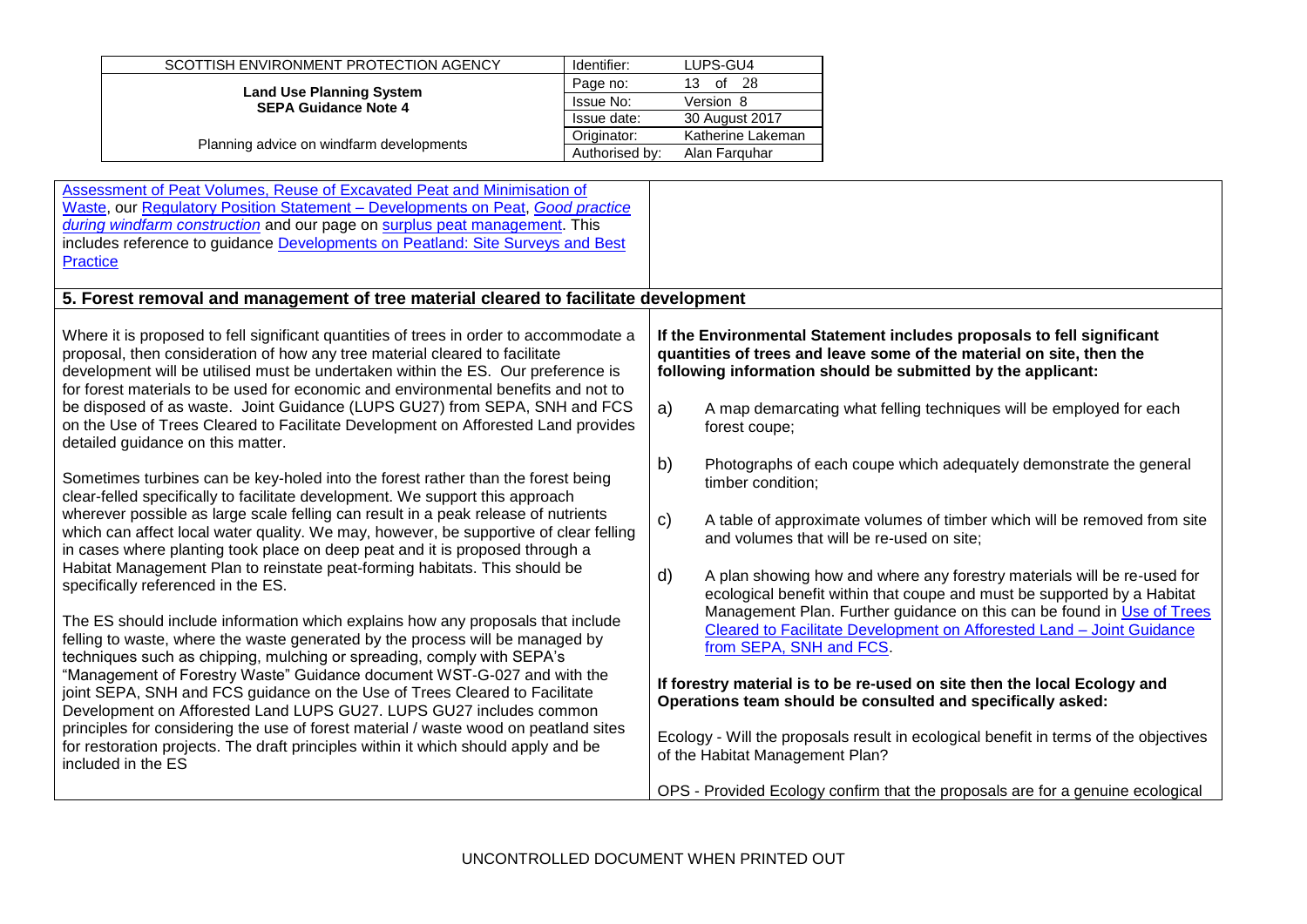| SCOTTISH ENVIRONMENT PROTECTION AGENCY                         | Identifier:    | LUPS-GU4          |
|----------------------------------------------------------------|----------------|-------------------|
| <b>Land Use Planning System</b><br><b>SEPA Guidance Note 4</b> | Page no:       | -28<br>of<br>14   |
|                                                                | Issue No:      | Version 8         |
|                                                                | Issue date:    | 30 August 2017    |
| Planning advice on windfarm developments                       | Originator:    | Katherine Lakeman |
|                                                                | Authorised by: | Alan Farguhar     |

| Note that if there are likely to be significant amounts of surplus forestry material<br>without a clear use or clear requirement on site, and if scope for an exemption<br>under waste management is unclear, then we may need to object to an application<br>due to our inability to advise on consentability under our regulatory regime and<br>hence it is essential that these issues are addressed at an early stage. SEPA<br>document WAN021 for information on what management activities are exempt from<br>requiring a waste management licence. Where the ecological benefit proposed by<br>the fell to waste activity does not relate to improvement of peatland habitats, then<br>the expected environmental benefit must be set out and justified in the ES.<br>SNH Information Note on "Post-construction management of wind farms on clear-<br>felled forestry sites" provides further advice on this topic.                                                                                                                                                                                                                                                                                                                                                                                                                                 | benefit, do they accord with the requirements of The Waste Management<br>Licensing (Scotland) Regulations 2011 (WML)?                                                                                                                                                                                                                                                                                                                                                                                                                                                                                                                         |
|-------------------------------------------------------------------------------------------------------------------------------------------------------------------------------------------------------------------------------------------------------------------------------------------------------------------------------------------------------------------------------------------------------------------------------------------------------------------------------------------------------------------------------------------------------------------------------------------------------------------------------------------------------------------------------------------------------------------------------------------------------------------------------------------------------------------------------------------------------------------------------------------------------------------------------------------------------------------------------------------------------------------------------------------------------------------------------------------------------------------------------------------------------------------------------------------------------------------------------------------------------------------------------------------------------------------------------------------------------------|-----------------------------------------------------------------------------------------------------------------------------------------------------------------------------------------------------------------------------------------------------------------------------------------------------------------------------------------------------------------------------------------------------------------------------------------------------------------------------------------------------------------------------------------------------------------------------------------------------------------------------------------------|
| 6. Existing groundwater abstractions                                                                                                                                                                                                                                                                                                                                                                                                                                                                                                                                                                                                                                                                                                                                                                                                                                                                                                                                                                                                                                                                                                                                                                                                                                                                                                                        |                                                                                                                                                                                                                                                                                                                                                                                                                                                                                                                                                                                                                                               |
| Roads, foundations and other construction works associated with large scale<br>developments can disrupt groundwater flow and impact on groundwater<br>abstractions. The construction of these features also removes the natural protection<br>that soil and subsoil provides to the underlying groundwater making nearby<br>groundwater abstractions more vulnerable to contamination from spills and leaks<br>from vehicles and equipment. To address this risk a list of groundwater abstractions<br>both within and outwith the site boundary, within a radius of i)100 m from roads,<br>tracks and trenches and ii) 250 m from borrow pits and foundations) should be<br>provided.<br>This assessment will only protect the groundwater component of the supply. It is not<br>SEPA's role to protect surface run-off that may directly supply the abstraction or<br>enter it due to poor construction. Advice on the protection of these components of<br>the supply should be sought from the local authority.<br>SEPA can't protect supplies where the source of the water is unknown.<br>If groundwater abstractions are identified within the 100 m radius of roads, tracks<br>and trenches or 250 m radius from borrow pits and foundations, then either the<br>applicant should ensure that the route or location of engineering operations avoid | The submitted information should be sent to hydrogeology who can assess if<br>impacts upon existing groundwater abstractions have been fully assessed and if<br>suitable mitigation measures are proposed.<br>Appropriate mitigation and pollution prevention measures should be secured by<br>way of a planning condition requiring the submission of an environmental<br>management plan and associated construction method statements.<br>Where there is likely to be significant adverse impact we should object seeking<br>either improvements to the proposed mitigation measures or modifications to the<br>layout of the development. |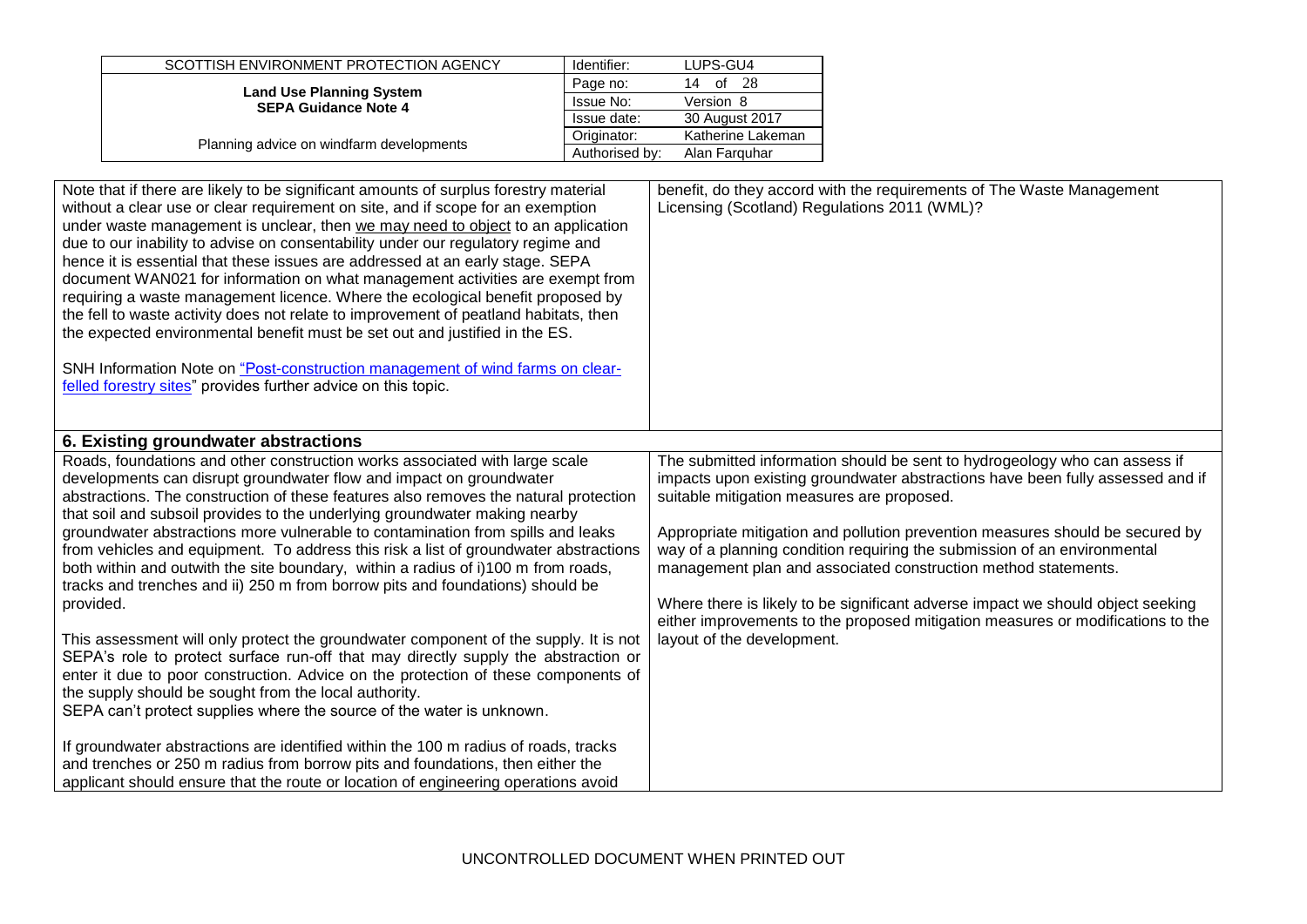| SCOTTISH ENVIRONMENT PROTECTION AGENCY                         | Identifier:    | LUPS-GU4          |
|----------------------------------------------------------------|----------------|-------------------|
| <b>Land Use Planning System</b><br><b>SEPA Guidance Note 4</b> | Page no:       | -28<br>15<br>of   |
|                                                                | Issue No:      | Version 8         |
|                                                                | Issue date:    | 30 August 2017    |
| Planning advice on windfarm developments                       | Originator:    | Katherine Lakeman |
|                                                                | Authorised by: | Alan Farguhar     |

this buffer area or further information and investigations will be required to show that impacts on abstractions are acceptable. Further details can be found in Appendix 2 below.

# **7. Pollution Prevention and environmental management**

| The principles of the proposed pollution prevention measures and environmental         | This information should be sent to the local Operations team who can assess if       |
|----------------------------------------------------------------------------------------|--------------------------------------------------------------------------------------|
| management of the site should be considered during the preparation of the              | all of the potential pollution risks have been identified and if suitable mitigation |
| application. These outline principles for the construction, operation and              | measures are proposed.                                                               |
| decommissioning of the site should be submitted with the application, preferably in    |                                                                                      |
| the form of a draft Environmental Management Plan.                                     | Appropriate site specific mitigation and pollution prevention measures should be     |
|                                                                                        | secured by way of a planning condition requiring the submission of a finalised       |
| All potential pollution risks associated with the proposals should be identified along | site specific environmental management plan.                                         |
| with preventative measures and mitigation. This information is necessary for us to     |                                                                                      |
| assess the environmental impact of the proposals prior to determination. Guidance      | Where there is likely to be significant adverse impact we should object seeking      |
| on what should be included can be found on our website.                                | either improvements to the proposed mitigation measures or modifications to the      |
|                                                                                        | layout of the development.                                                           |
|                                                                                        |                                                                                      |
|                                                                                        |                                                                                      |

# **8. Engineering activities in the water environment**

| Developments should be designed to avoid engineering activities, such as culverts,<br>in the water environment.                                                       | The submitted information should be sent to the local Operations team who can<br>assess if the proposals are likely to be consentable under CAR, if all the<br>potential significant impacts have been identified and if suitable mitigation of |
|-----------------------------------------------------------------------------------------------------------------------------------------------------------------------|-------------------------------------------------------------------------------------------------------------------------------------------------------------------------------------------------------------------------------------------------|
| Any proposed water abstractions for concrete batching or welfare facilities should<br>also be detailed. The site layout should clearly illustrate the location of any | adverse impacts is proposed.                                                                                                                                                                                                                    |
| proposed works.                                                                                                                                                       | Proposals for best practice designs, such as bridging solutions which do not<br>affect the bed and banks of a watercourse, should be secured by way of a                                                                                        |
| Where engineering activities in the water environment are proposed the following<br>information should be submitted:                                                  | planning condition. A condition should also be used to ensure flood risk is<br>adequately considered in the detailed design of any crossing structures.                                                                                         |
| A site survey of existing water features;<br>map showing the location of all proposed engineering activities;                                                         | Appropriate mitigation and pollution prevention measures should be secured by<br>way of a planning condition requiring the submission of an environmental                                                                                       |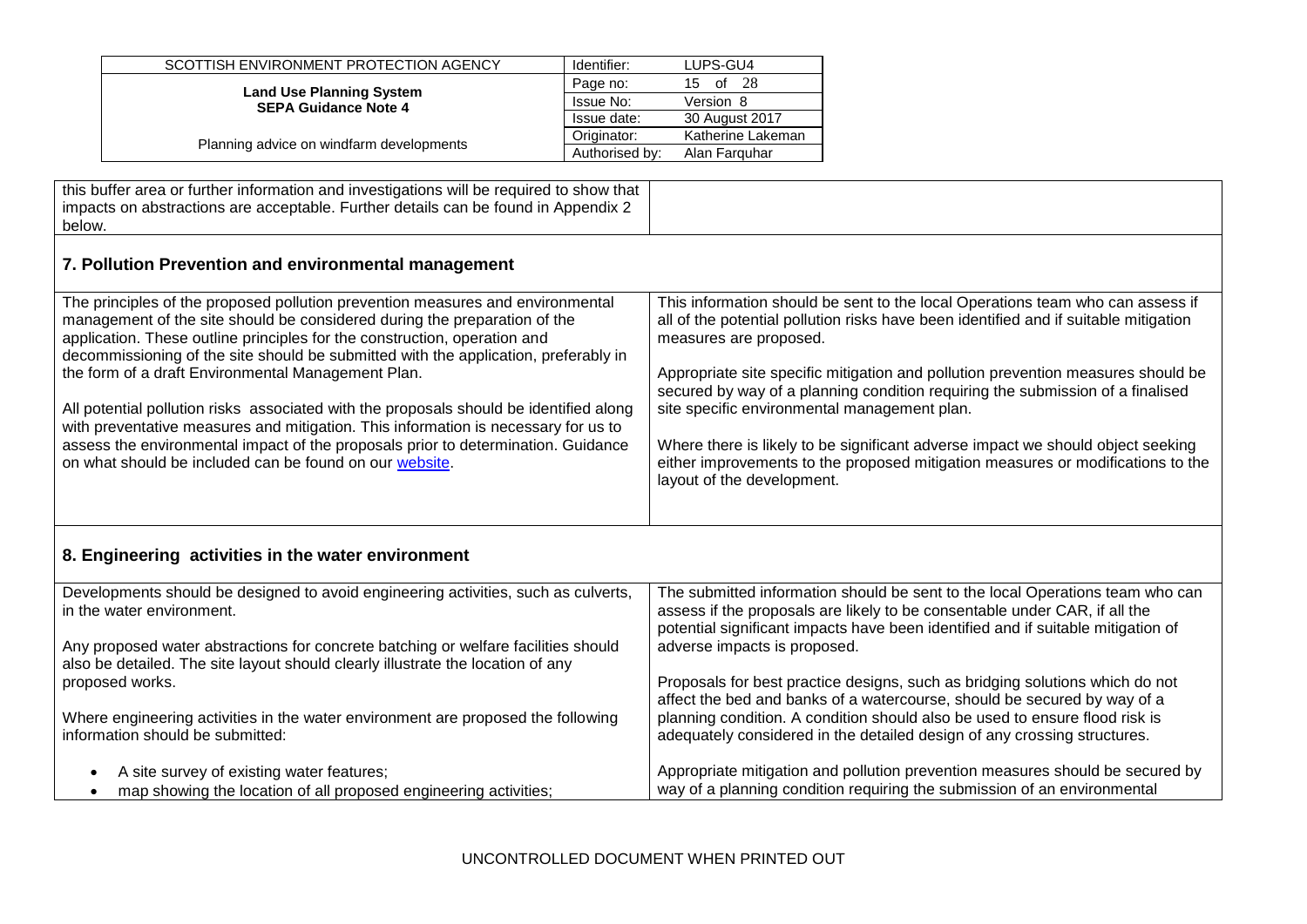| SCOTTISH ENVIRONMENT PROTECTION AGENCY                         | Identifier:    | LUPS-GU4          |
|----------------------------------------------------------------|----------------|-------------------|
| <b>Land Use Planning System</b><br><b>SEPA Guidance Note 4</b> | Page no:       | 16 of 28          |
|                                                                | Issue No:      | Version 8         |
|                                                                | Issue date:    | 30 August 2017    |
|                                                                | Originator:    | Katherine Lakeman |
| Planning advice on windfarm developments                       | Authorised by: | Alan Farguhar     |

| systematic table detailing the justification for each activity along with<br>proposed mitigation;<br>an indication of the proposed design (e.g. bridge, bottomless culvert, arched<br>culvert);<br>photo of each affected waterbody including its dimensions design                                                                                                                                                                                                                                                                                                                                                                                                                                                                                                                                                                                                                                                                                                                                                                                                                                                                                                         | management plan and associated construction method statements.<br>Where there is likely to be significant detrimental impact we should object<br>seeking either improvements to the proposed mitigation measures or<br>modifications to the design or layout of the development. |
|-----------------------------------------------------------------------------------------------------------------------------------------------------------------------------------------------------------------------------------------------------------------------------------------------------------------------------------------------------------------------------------------------------------------------------------------------------------------------------------------------------------------------------------------------------------------------------------------------------------------------------------------------------------------------------------------------------------------------------------------------------------------------------------------------------------------------------------------------------------------------------------------------------------------------------------------------------------------------------------------------------------------------------------------------------------------------------------------------------------------------------------------------------------------------------|----------------------------------------------------------------------------------------------------------------------------------------------------------------------------------------------------------------------------------------------------------------------------------|
| Where flooding may be an issue a flood risk assessment should also be submitted.                                                                                                                                                                                                                                                                                                                                                                                                                                                                                                                                                                                                                                                                                                                                                                                                                                                                                                                                                                                                                                                                                            |                                                                                                                                                                                                                                                                                  |
| 9. Proposed water abstractions                                                                                                                                                                                                                                                                                                                                                                                                                                                                                                                                                                                                                                                                                                                                                                                                                                                                                                                                                                                                                                                                                                                                              |                                                                                                                                                                                                                                                                                  |
| Where water abstraction is proposed we request that the ES, or planning<br>submission, details if a public or private source will be used. If a private source is to<br>be used the information below should be included:<br>Source e.g. ground water or surface water;<br>٠<br>Location e.g. grid reference and description of site;<br>$\blacksquare$<br>Volume e.g. quantity of water to be extracted;<br>$\blacksquare$<br>Timing of abstraction e.g. will there be a continuous abstraction;<br>Nature of abstraction e.g. sump or impoundment;<br>$\blacksquare$<br>Proposed operating regime e.g. details of abstraction limits and hands off<br>٠<br>flow;<br>Survey of existing water environment including any existing water features;<br>$\blacksquare$<br>Impacts of the proposed abstraction upon the surrounding water<br>environment.<br>If other development projects are present or proposed within the same water<br>catchment then we advise that the applicant considers whether the cumulative<br>impact upon the water environment needs to be assessed. The ES or planning<br>submission should also contain a justification for the approach taken | If a water abstraction is proposed this information should be sent to the local<br>Operations team so that they can assess whether it is likely to be consentable<br>under The Water Environment (Controlled Activities) (Scotland) Regulations<br>2011 (CAR)                    |
| 10. Borrow pits                                                                                                                                                                                                                                                                                                                                                                                                                                                                                                                                                                                                                                                                                                                                                                                                                                                                                                                                                                                                                                                                                                                                                             |                                                                                                                                                                                                                                                                                  |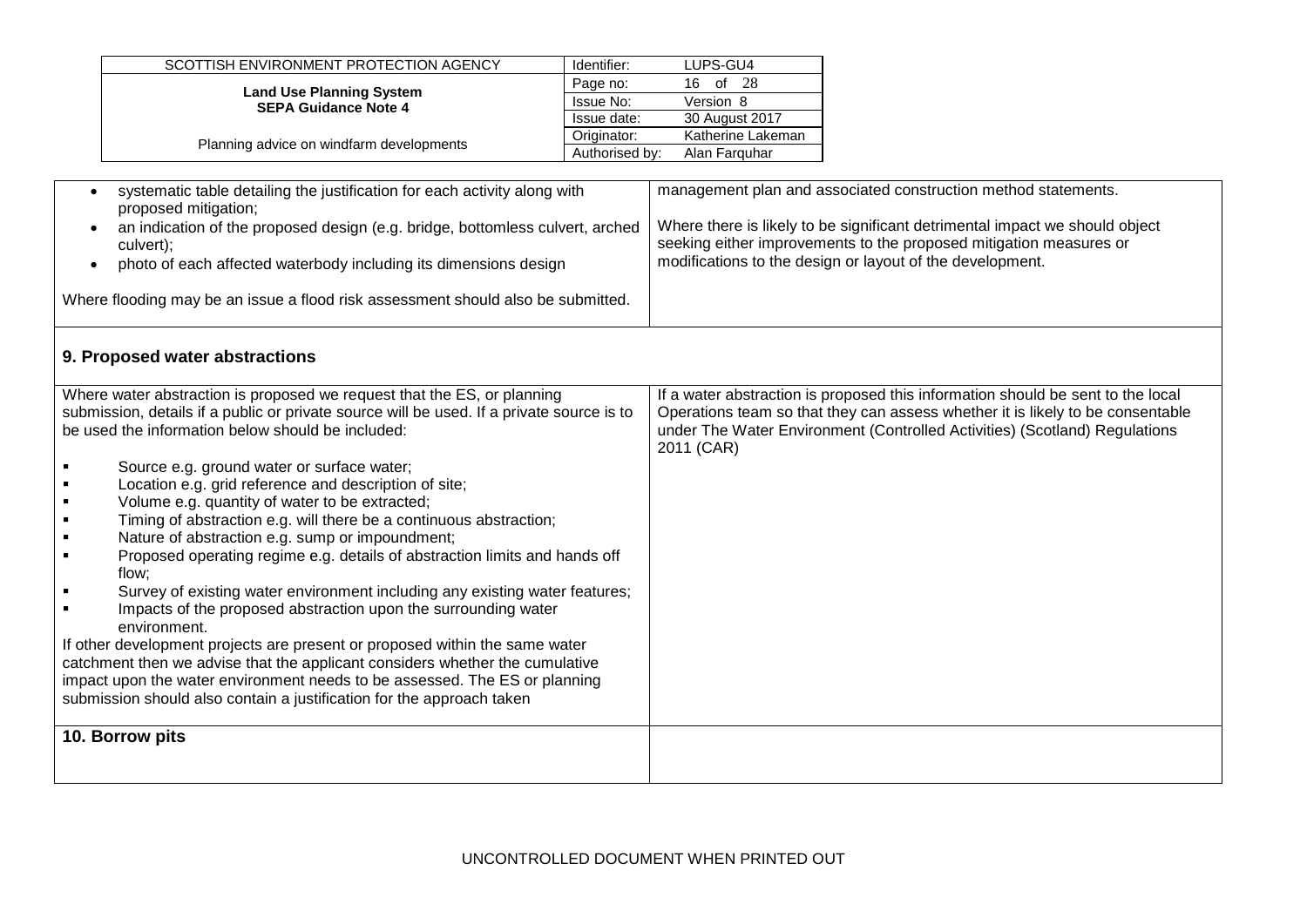| SCOTTISH ENVIRONMENT PROTECTION AGENCY                         | Identifier:    | LUPS-GU4          |
|----------------------------------------------------------------|----------------|-------------------|
| <b>Land Use Planning System</b><br><b>SEPA Guidance Note 4</b> | Page no:       | -28<br>0f         |
|                                                                | Issue No:      | Version 8         |
|                                                                | Issue date:    | 30 August 2017    |
| Planning advice on windfarm developments                       | Originator:    | Katherine Lakeman |
|                                                                | Authorised by: | Alan Farguhar     |

| Detailed investigations in relation to the need for and impact of such facilities should<br>be contained in the ES or planning submission. Where borrow pits are proposed,<br>information should be provided regarding their location, size and nature. In<br>particular, details of the proposed depth of the excavation compared to the actual                                                                                                                                                                                                                                                                                      | Where borrow pits are proposed, this information should be sent to both the local<br>Operations team and hydrogeology to assess the impacts upon groundwater and<br>whether suitable pollution prevention measures are proposed.                                                                                                             |
|---------------------------------------------------------------------------------------------------------------------------------------------------------------------------------------------------------------------------------------------------------------------------------------------------------------------------------------------------------------------------------------------------------------------------------------------------------------------------------------------------------------------------------------------------------------------------------------------------------------------------------------|----------------------------------------------------------------------------------------------------------------------------------------------------------------------------------------------------------------------------------------------------------------------------------------------------------------------------------------------|
| topography and water table should be submitted. In addition details of the proposed<br>restoration profile, proposed drainage and settlement traps, turf and overburden<br>removal and storage for reinstatement should be submitted.                                                                                                                                                                                                                                                                                                                                                                                                 | Appropriate mitigation and pollution measures should be included in the<br>Environmental Statement (ES) and secured within an Environmental<br>Management Plan condition.                                                                                                                                                                    |
| The impact of such facilities (including dust, blasting and impact on water) should be<br>appraised as part of the overall impact of the scheme. Information should cover, in<br>relation to water; at least the information set out in Planning Advice Note PAN 50<br>Controlling the Environmental Effects of Surface Mineral Workings (Paragraph 53).<br>In relation to groundwater, information (Paragraph 52 of PAN 50) only needs to be<br>provided where there is an abstraction or groundwater dependent terrestrial<br>ecosystem within 250 m of the borrow pit. Additional information on groundwater is<br>provided above. | We should object to cases where insufficient information regarding the impact of<br>borrow pits is included within the ES. Where there is likely to be significant<br>detrimental impact we should object seeking either improvements to the<br>proposed mitigation measures or modifications to the design or layout of the<br>development. |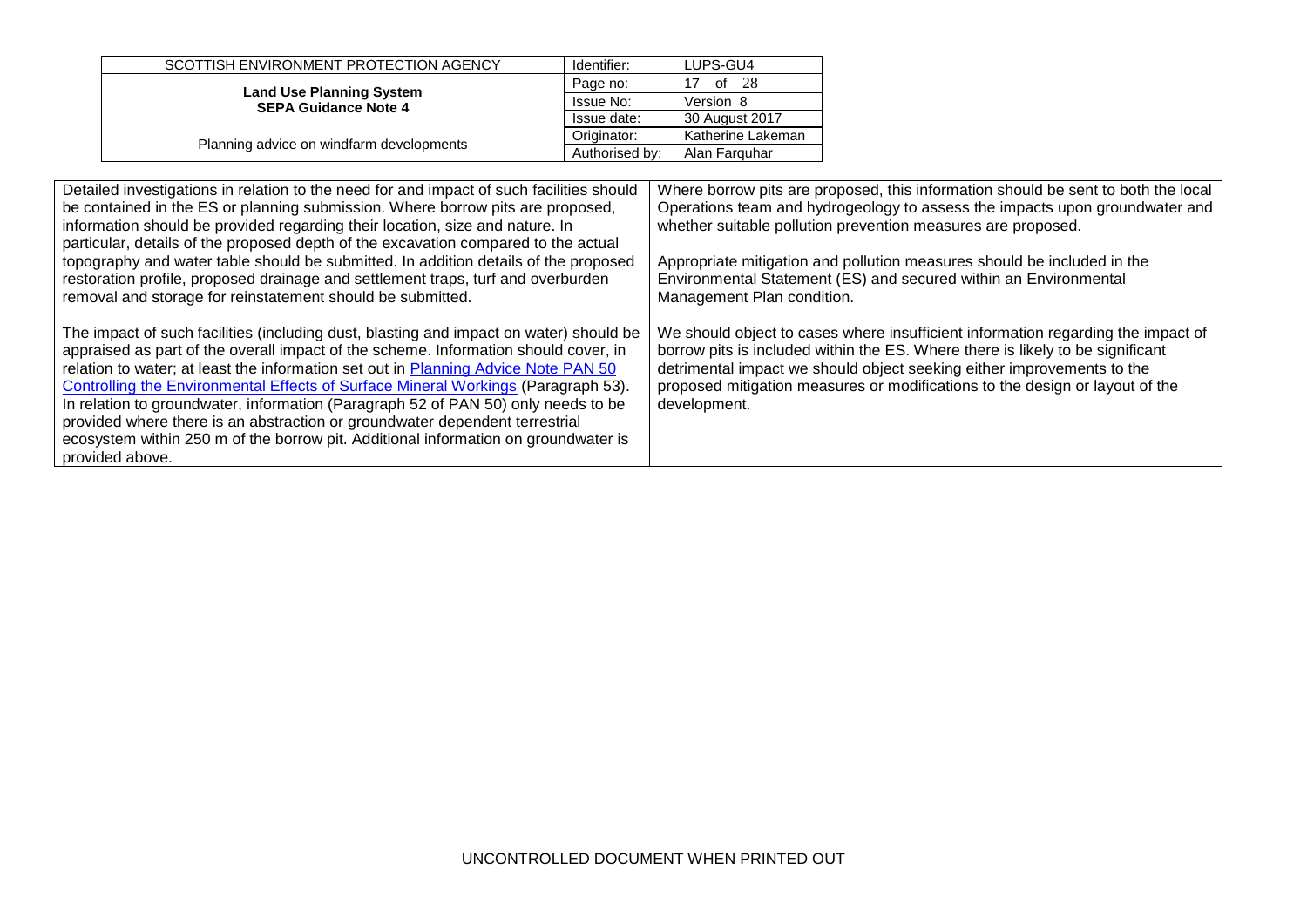| SCOTTISH ENVIRONMENT PROTECTION AGENCY                         | Identifier:    | LUPS-GU4          |
|----------------------------------------------------------------|----------------|-------------------|
|                                                                | Page no:       | 18 of 28          |
| <b>Land Use Planning System</b><br><b>SEPA Guidance Note 4</b> | Issue No:      | Version 8         |
|                                                                | Issue date:    | 30 August 2017    |
|                                                                | Originator:    | Katherine Lakeman |
| Planning advice on windfarm developments                       | Authorised by: | Alan Farguhar     |

### **Appendix 2: Guidelines for Groundwater Unit staff and ecologists when assessing the impacts of windfarms on groundwater and associated receptors**

### **1. Groundwater issues associated with windfarms**

- 1.1 Windfarms generally do not pose a major risk to groundwater provided that they are constructed in line with pollution prevention best practice. However, the following environmental impacts are possible:
	- Foundations, borrow pits and linear infrastructure such as roads, tracks and trenches can disrupt groundwater flow. Their construction also removes the protective layers of soil and subsoil making the groundwater below more vulnerable to pollution from leaks or spills from vehicles or equipment used to construct them. If carried out in close proximity to groundwater abstractions and Groundwater Dependant Terrestrial Ecosystems (GWDTE) the construction of these activities can have adverse impacts on these receptors. Such impacts will vary depending on the scale and location of the development.
	- Dewatering of below-ground works may change the quantity of groundwater supplying nearby abstractions and GWDTEs. Such de-watering is controlled via The Water Environment (Controlled Activities) (Scotland) Regulations 2011 (CAR). Sufficient information is required in relation to this to allow SEPA to advise the determining authority of the likelihood of an authorisation being granted (show-stoppers only) in line with *[LUPS GU15 Planning guidance in](http://www.sepa.org.uk/idoc.ashx?docid=246cf3f6-4bc0-4de2-bd36-8f3b83b05160&version=-1)  [relation to SEPA-regulated sites and processes](http://www.sepa.org.uk/idoc.ashx?docid=246cf3f6-4bc0-4de2-bd36-8f3b83b05160&version=-1)*. This is not discussed further in this appendix.
	- Discharge of contaminated groundwater/surface water may cause physical or chemical contamination. Such discharges are controlled via CAR - and therefore sufficient information is required in relation to this to allow SEPA to advise the determining authority of the likelihood of an authorisation being granted (show-stoppers only) in line with *[LUPS GU15 Planning guidance in](http://www.sepa.org.uk/idoc.ashx?docid=246cf3f6-4bc0-4de2-bd36-8f3b83b05160&version=-1)  [relation to SEPA-regulated sites and processes](http://www.sepa.org.uk/idoc.ashx?docid=246cf3f6-4bc0-4de2-bd36-8f3b83b05160&version=-1)*. This is not discussed further in this appendix.

# **2. Information that applicants should submit**

- 2.1. In order to assess the above issues we require the information set out below to be submitted by applicants in support of their planning applications. Where an application requires environmental impact assessment (EIA) we will be consulted at screening or scoping stages or we may be consulted by an applicant at preapplication stage.
- 2.2. The planning response should detail what information is required in support of the planning application in accordance with section 7 of [LUPS GU14 Guidance for](http://www.sepa.org.uk/planning/idoc.ashx?docid=b6cda95c-ba5c-4081-9b83-d6a05c24da95&version=-1)  [internal consultees on how to respond to Planning Service consultations \(and for](http://www.sepa.org.uk/planning/idoc.ashx?docid=b6cda95c-ba5c-4081-9b83-d6a05c24da95&version=-1)  [planners on how and when to consult\).](http://www.sepa.org.uk/planning/idoc.ashx?docid=b6cda95c-ba5c-4081-9b83-d6a05c24da95&version=-1)
- 2.3 At the screening, scoping or pre-application stage, little detailed information is available, though the site location, access options and the nature of the development are typically provided. We have developed a standard windfarm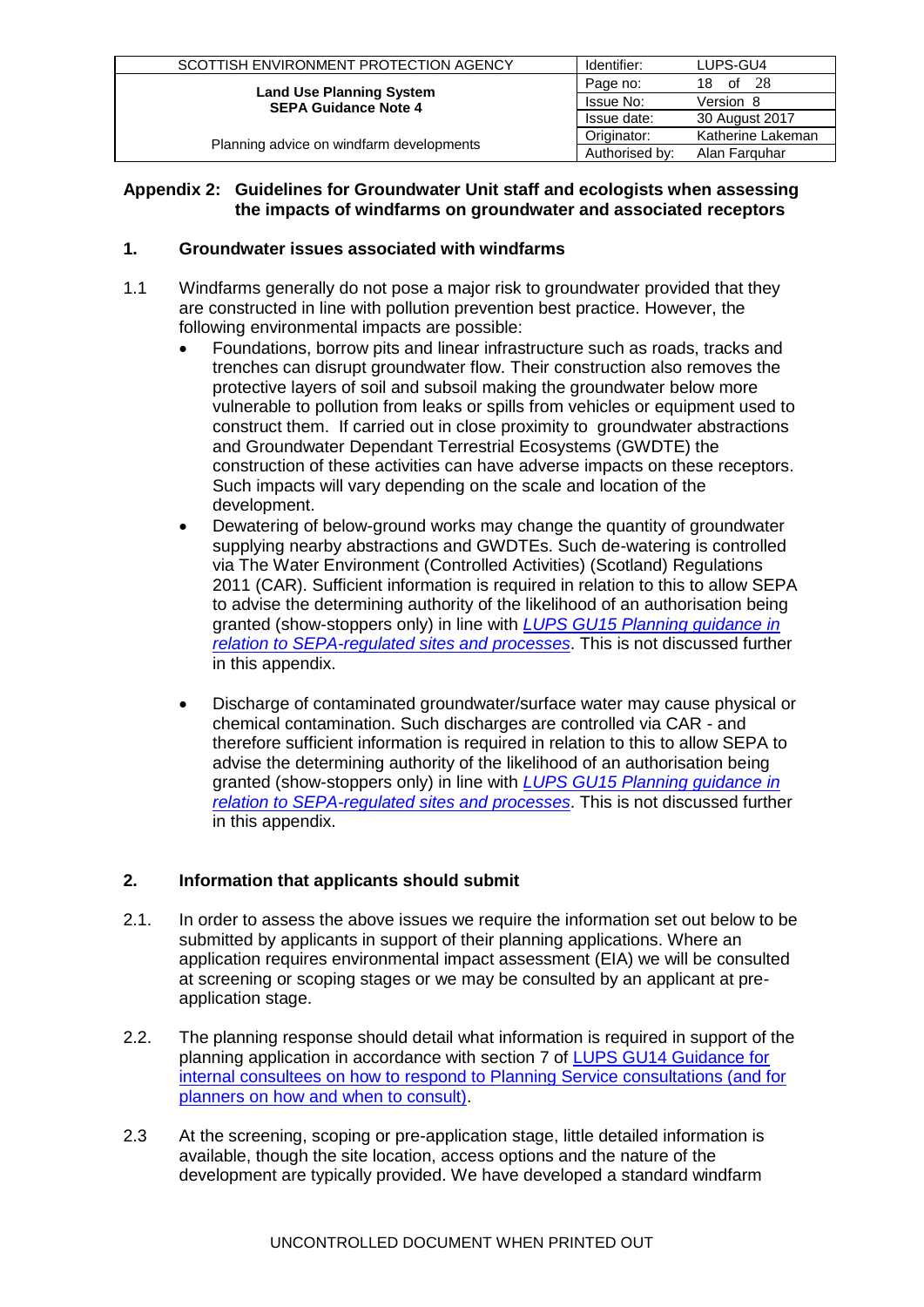| SCOTTISH ENVIRONMENT PROTECTION AGENCY                         | Identifier:    | LUPS-GU4          |
|----------------------------------------------------------------|----------------|-------------------|
|                                                                | Page no:       | -28<br>19 of      |
| <b>Land Use Planning System</b><br><b>SEPA Guidance Note 4</b> | Issue No:      | Version 8         |
|                                                                | Issue date:    | 30 August 2017    |
|                                                                | Originator:    | Katherine Lakeman |
| Planning advice on windfarm developments                       | Authorised by: | Alan Farguhar     |

scoping response which is generally applicable to these consultations without the need for specific input from a SEPA hydrogeologist.

2.4 The standard windfarm scoping response states that the Environmental Statement (ES) or planning submission should identify groundwater abstractions sources and all GWDTEs within a radius of 100 m from roads, tracks and trenches and within 250 m from borrow pits and foundations and, if necessary, should include areas outwith the site boundary. For GWDTEs, these are recommended screening distances. The screening distance should be informed by the likely risk of the proposed development causing significant damage to a GWDTE through changes in groundwater flows. As such, a smaller survey area may be appropriate, but a smaller distance needs to be justified in the ES, and would be best discussed with us before submission. This includes wetlands within designated sites e.g. Sites of Special Scientific Interest (SSSIs), Special Protected Areas (SPAs), Special Areas of Conservation (SACs)). Details on how this should be done are stated in sections 4 and 5 below. Details of what should be done once these sensitive receptors are identified are included in section 6. This assessment will only protect the groundwater component of abstractions. It is not SEPA's role to protect surface run-off that may directly supply the abstraction or enter it due to poor construction. Advice on the protection of these components of the supply should be sought from the local authority.

### **3. How to identify GWDTEs**

- 3.1 SEPA holds a list of GWDTEs within all designated sites (SSSIs, SPAs and SACs). However, there may be non-designated wetlands (that may include GWDTEs) outwith these areas which can be identified following the procedure in 3.2.
- 3.2 To identify non-designated GWDTEs a habitat survey (Phase 1) is required for all sites. The developer should use ['SNIFFER \(2009\) WFD95 –](http://www.sepa.org.uk/science_and_research/what_we_do/biodiversity/wetlands.aspx) A Functional Wetland [Typology for Scotland'](http://www.sepa.org.uk/science_and_research/what_we_do/biodiversity/wetlands.aspx) to help identify wetland areas with Phase 1 habitat survey. A National Vegetation Classification (NVC) survey will also be required for wetland areas identified on the site. This survey should include the area where the development (i.e. foundations, tracks, trenches, borrow pits and hard standing) could cause a risk to the water supply of the GWDTE. Where the recommended screening distances (see 2.4) are not used, we require the developer to justify clearly, based upon risk to disruption of water supply to a GWDTE, why another screening distance is used.
- 3.3 A list of NVC communities that are dependent on groundwater is included in table 2. Wetlands containing these communities should be considered to be GWDTEs unless further information can be provided to demonstrate this is not the case. The location and extent of all identified wetlands and potential GWDTEs in relation to infrastructure must be provided on an appropriate map (NVC survey map with infrastructure overlain ). This will assist with the clear identification of the site specific issues to be addressed.
- 3.4 SEPA recognises that many of the NVC communities on the list are common habitat types across Scotland and so are frequently encountered in planning applications. Also, some of the NVC communities may be considered GWDTEs only in certain hydrogeological settings. As a general guide only, NVC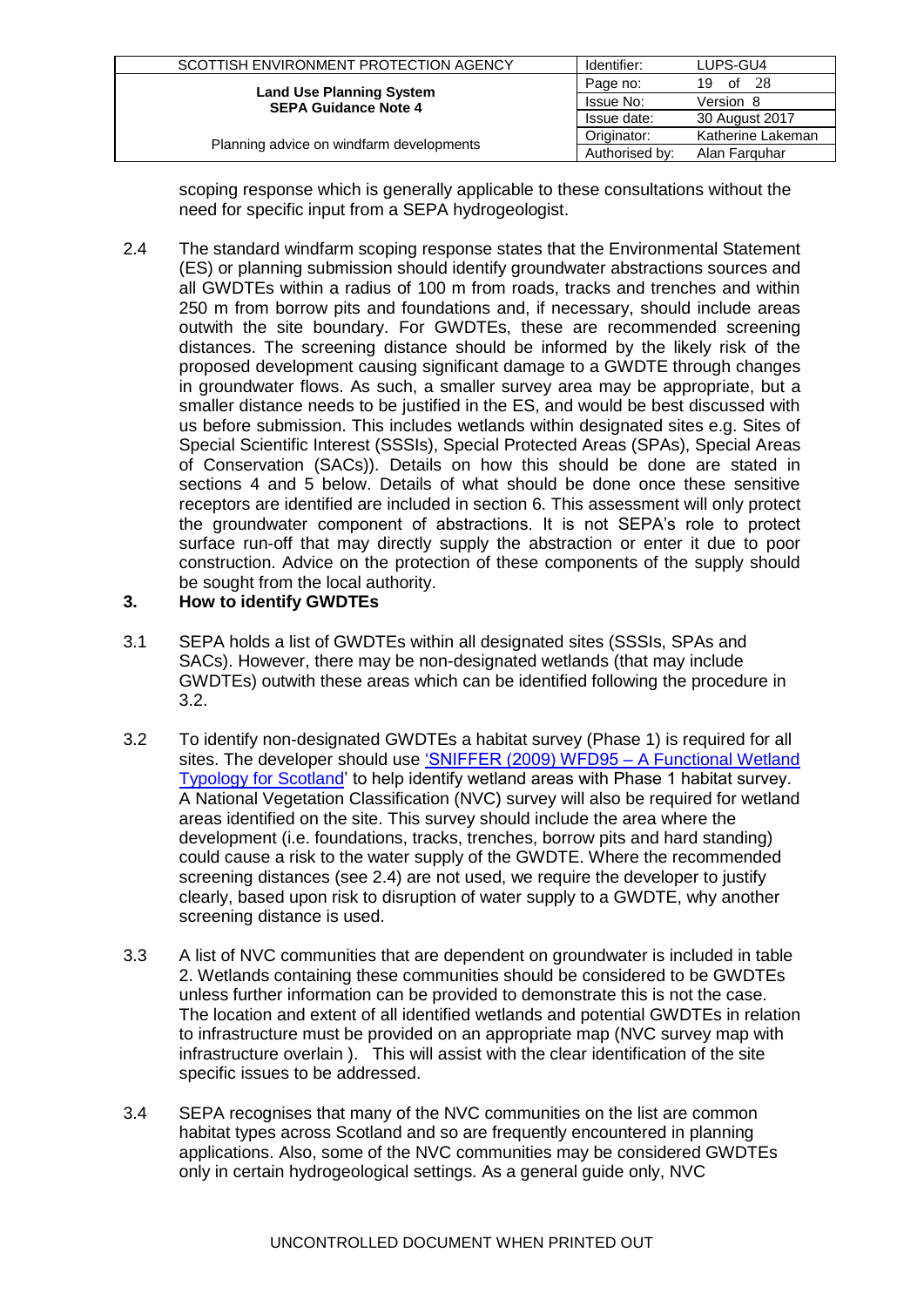| SCOTTISH ENVIRONMENT PROTECTION AGENCY                         | Identifier:    | LUPS-GU4          |
|----------------------------------------------------------------|----------------|-------------------|
|                                                                | Page no:       | of 28<br>20.      |
| <b>Land Use Planning System</b><br><b>SEPA Guidance Note 4</b> | Issue No:      | Version 8         |
|                                                                | Issue date:    | 30 August 2017    |
|                                                                | Originator:    | Katherine Lakeman |
| Planning advice on windfarm developments                       | Authorised by: | Alan Farguhar     |

communities which may have limited dependency on groundwater in certain settings are marked in yellow and with an asterisk on the list below. NVC communities that are likely to be considered sensitive GWDTEs in certain hydrogeological settings are marked in red on the list below.

3.5 Information must be provided in the ES to demonstrate the likely groundwater dependency of the GWDTEs and likely sensitivity to changes in water supply to the GWDTE that are caused by the proposed works. Where sufficient information is provided in the ES to demonstrate that the GWDTEs have a limited dependency on groundwater and an outline of appropriate mitigation measures is provided, SEPA may request a planning condition to ensure implementation of this mitigation. Where the developer chooses to re-locate infrastructure to eliminate risk to GWDTE, SEPA may request a planning condition to ensure this.

**Table 2. NVC communities, which if present, indicate that a wetland is likely to be either highly groundwater dependent (marked as red) or moderately groundwater dependent (marked as yellow and with an asterisk) depending on the hydrogeological setting.** (The table is modified from 'UKTAG list of NVC communities and associated groundwater dependency scores (2008)' which contains a full list for all NVCs and UK groundwater dependency scores.)

| <b>NVC</b><br>Community | <b>NVC Community Name</b>                               |
|-------------------------|---------------------------------------------------------|
| M <sub>5</sub>          | Carex rostrata - Sphagnum squarrosum mire               |
| M <sub>6</sub>          | Carex echinata - Sphagnum recurvum mire                 |
| M7                      | Carex curta - Sphagnum russowii mire                    |
| M8                      | Carex rostrata - Sphagnum warnstorfii mire              |
| M <sub>9</sub>          | Carex rostrata - Calliergon cuspidatum/C.giganteum mire |
| <b>M10</b>              | Carex dioica - Pinguicula vulgaris mire                 |
| M <sub>11</sub>         | Carex demissa - Saxifraga aizoides mire                 |
| M <sub>12</sub>         | Carex saxatilis mire                                    |
| <b>M13</b>              | Schoenus nigricans - Juncus subnodulosus mire           |
| M14                     | Schoenus nigricans - Narthecium ossifragum              |
| M <sub>15</sub> *       | Scirpus cespitosus - Erica tetralix wet heath           |
| <b>M16</b>              | Erica tetralix - Sphagnum compactum wet heath           |
| M <sub>21</sub>         | Narthecium ossifragum - Sphagnum papillosum valley mire |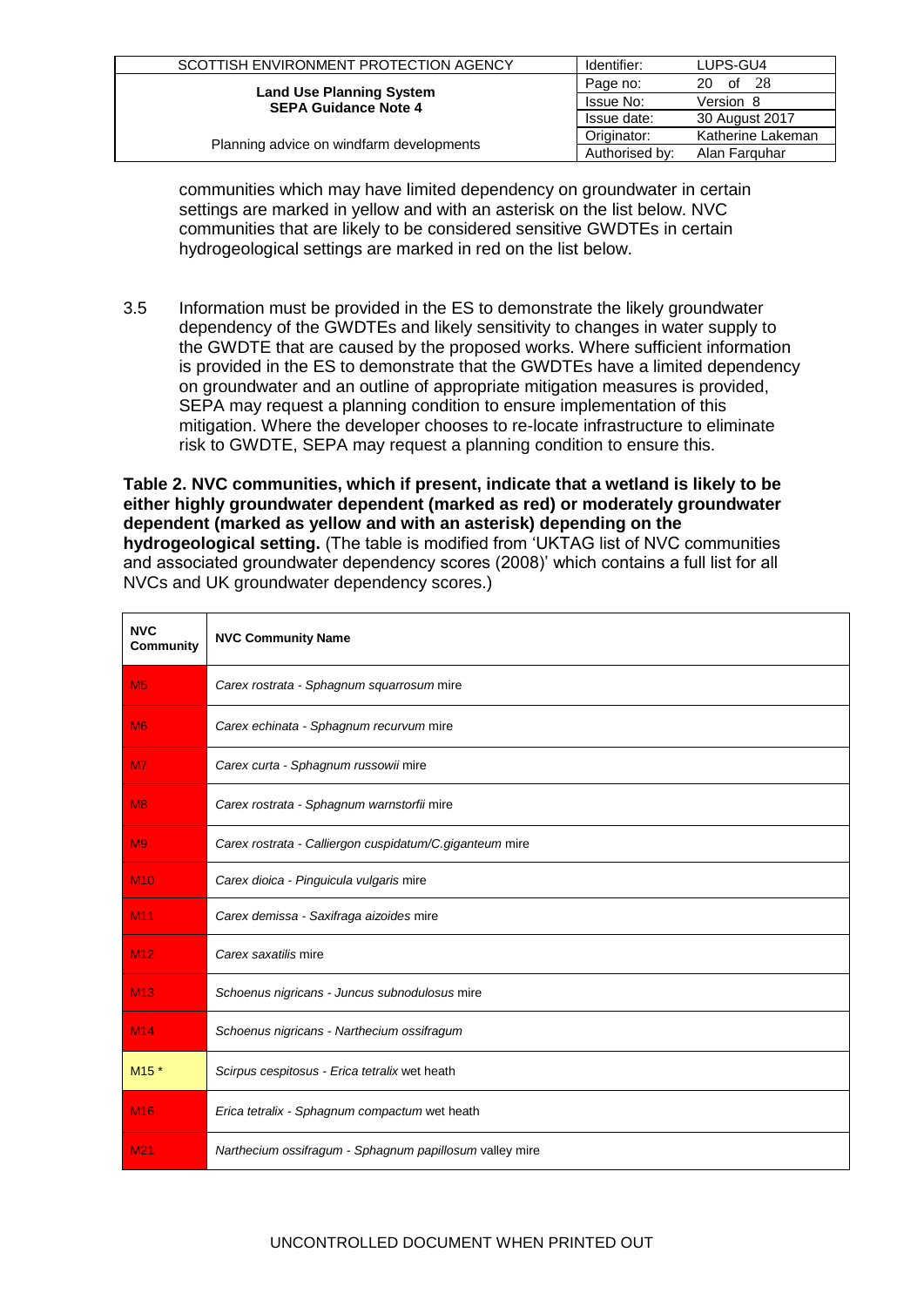| SCOTTISH ENVIRONMENT PROTECTION AGENCY                         | Identifier:    | LUPS-GU4          |
|----------------------------------------------------------------|----------------|-------------------|
| <b>Land Use Planning System</b><br><b>SEPA Guidance Note 4</b> | Page no:       | of $28$<br>21     |
|                                                                | Issue No:      | Version 8         |
|                                                                | Issue date:    | 30 August 2017    |
| Planning advice on windfarm developments                       | Originator:    | Katherine Lakeman |
|                                                                | Authorised by: | Alan Farguhar     |

| <b>NVC</b><br><b>Community</b> | <b>NVC Community Name</b>                                  |
|--------------------------------|------------------------------------------------------------|
| <b>M22</b>                     | Juncus subnodulosus - Cirsium palustre fen meadow          |
| <b>M23</b>                     | Juncus effusus/acutiflorus - Galium palustre rush-pasture  |
| M24                            | Molinia caeruleae - Cirsium dissectum fen meadow           |
| M25 *                          | Molinia caerulea - Potentilla erecta mire                  |
| M26 *                          | Molinia caerulea - Crepis paludosa mire                    |
| M27 *                          | Filipendula ulmaria - Angelica sylvestris mire             |
| M28 *                          | Iris Pseudacorus - Filipendula ulmaria mire                |
| M <sub>29</sub>                | Hypericum elodes - Potamogeton polygonifolius soakway      |
| M30 *                          | Hydrocotylo - Baldellion                                   |
| <b>M31</b>                     | Anthelia julacea - Sphagnum auriculatum spring             |
| <b>M32</b>                     | Philonotis fontana - Saxifraga stellaris spring            |
| <b>M33</b>                     | Pohlia wahlenbergii var. glacialis spring                  |
| M34                            | Carex demissa - Koenigia islandica flush                   |
| <b>M35</b>                     | Ranunculus omiophyllus - Montia fontana rill               |
| <b>M36</b>                     | Lowland springs and streambanks of shaded situations       |
| <b>M37</b>                     | Cratoneuron commutatum springs                             |
| <b>M38</b>                     | Cratoneuron commutatum springs                             |
| $S2*$                          | Cladium mariscus swamp and sedge beds                      |
| $S3*$                          | Carex paniculata sedge swamp                               |
| $S7*$                          | Carex acutiformis swamp                                    |
| <b>S11</b>                     | Carex vesicaria swamp                                      |
| <b>S24</b>                     | Phragmites australis - Peucedanum palustre tall-herb fen   |
| $S25*$                         | Phragmites australis - Eupatorium cannabinum tall-herb fen |
| S27 *                          | Carex rostrata - Potentilla palustris tall-herb fen        |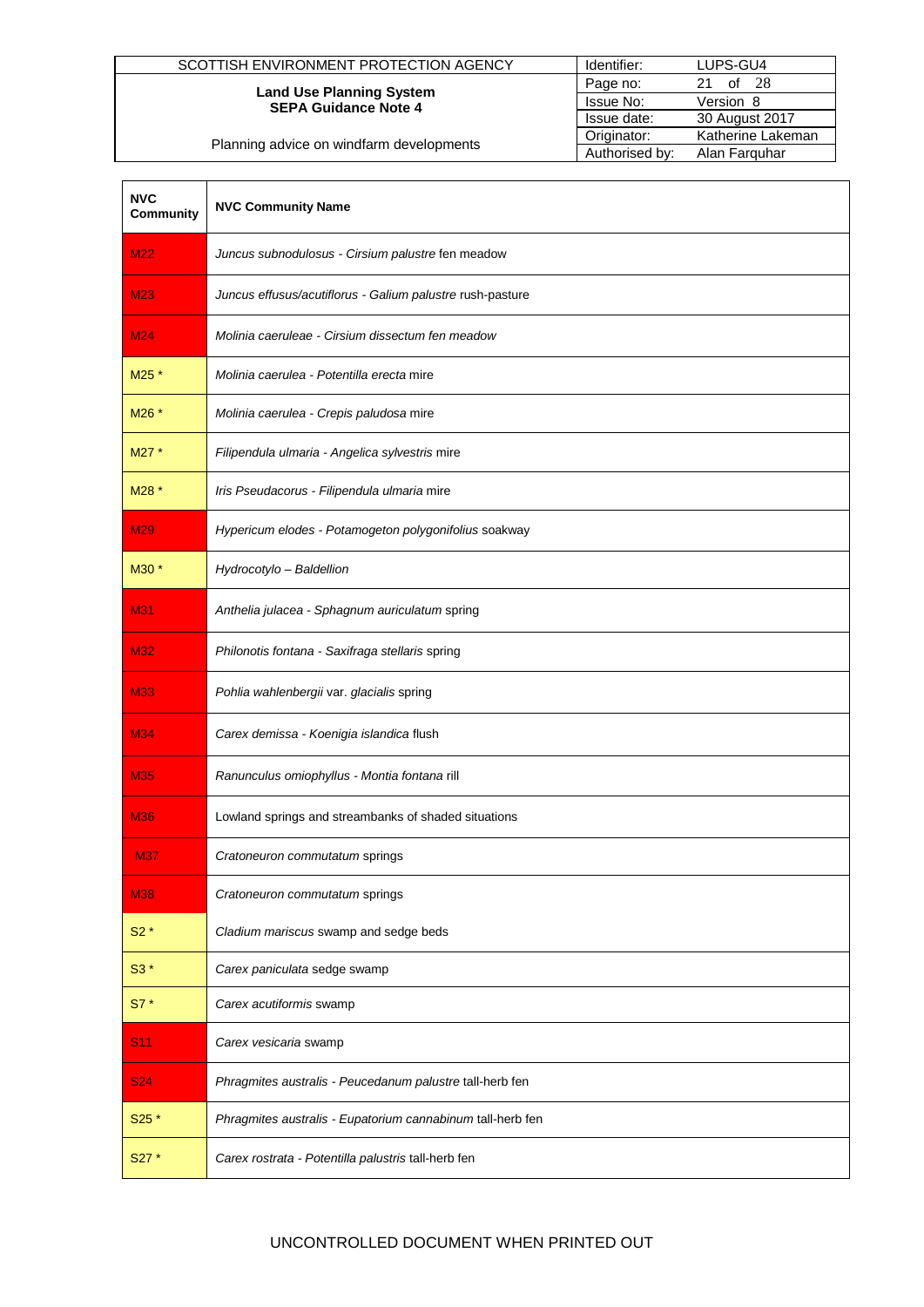| SCOTTISH ENVIRONMENT PROTECTION AGENCY   | Identifier:    | LUPS-GU4          |
|------------------------------------------|----------------|-------------------|
| <b>Land Use Planning System</b>          | Page no:       | of 28<br>22.      |
| <b>SEPA Guidance Note 4</b>              | Issue No:      | Version 8         |
|                                          | Issue date:    | 30 August 2017    |
| Planning advice on windfarm developments | Originator:    | Katherine Lakeman |
|                                          | Authorised by: | Alan Farguhar     |

| <b>NVC</b><br><b>Community</b> | <b>NVC Community Name</b>                                                                 |
|--------------------------------|-------------------------------------------------------------------------------------------|
| $MG4*$                         | Alopecurus pratensis - Sanguisorba officinalis                                            |
| <b>MG8</b> *                   | Cynosurus cristatus - Caltha palustris lowland neutral grassland                          |
| $MG9*$                         | Holcus lanatus - Deschampsia cespitosa grassland                                          |
| MG10 <sup>*</sup>              | Holcus lanatus - Juncus effusus rush-pasture                                              |
| MG11 *                         | Inland wet grassland, Festuca rubra-Agrostis stolonifera-Potentilla anserina grassland    |
| $W1*$                          | Salix cinerea - Galium palustre woodland                                                  |
| $W2*$                          | Salix cinerea - Betula pubescens - Phragmites australis woodland                          |
| W3 *                           | Salix pentandra - Carex rostrata woodland                                                 |
| W <sub>4</sub>                 | Betula pubescens - Molinia caerulea woodland                                              |
| $W5*$                          | Alnus glutinosa - Carex paniculata woodland                                               |
| W6 *                           | Alnus glutinosa - Urtica dioica woodland                                                  |
| W7                             | Residual alluvial forests (Alnus glutinoso-incanae)                                       |
| <b>W20</b>                     | Salix lapponum - Luzula sylvatica scrub                                                   |
| <b>CG10</b>                    | Festuca ovina - Agrostis capillaris - Thymus praecox grassland (when not on limestone)    |
| <b>CG11</b>                    | Festuca ovina - Agrostis capillaris - Alchemilla alpina grassland (when not on limestone) |
| <b>CG12</b>                    | Festuca ovina - Alchemilla alpina - Silene acaulis dwarf-herb community                   |
| U6 *                           | Juncus squarrosus - Festuca ovina grassland                                               |
| U15                            | Saxifraga aizoides - Alchemilla glabra                                                    |
| U <sub>16</sub>                | Luzula sylvatica - Vaccinium myrtillus tall herb community                                |
| <u>U17</u>                     | Luzula sylvatica - Geum rivale tall herb community                                        |
| <b>SD13</b>                    | Salix repens - Bryum pseudotriquetrum dune-slack community                                |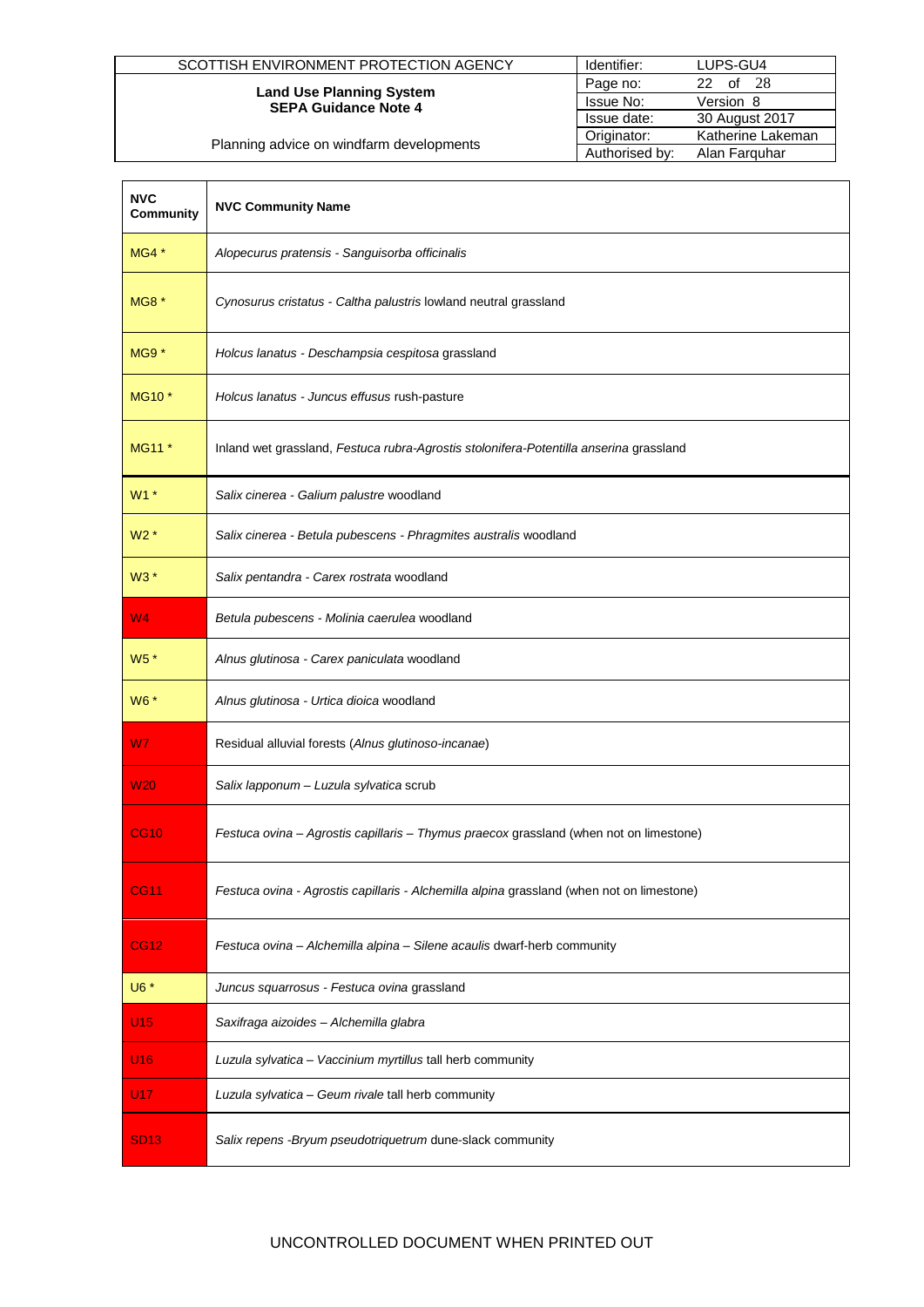| SCOTTISH ENVIRONMENT PROTECTION AGENCY                         | Identifier:    | LUPS-GU4          |
|----------------------------------------------------------------|----------------|-------------------|
| <b>Land Use Planning System</b><br><b>SEPA Guidance Note 4</b> | Page no:       | of $28$<br>23     |
|                                                                | Issue No:      | Version 8         |
|                                                                | Issue date:    | 30 August 2017    |
| Planning advice on windfarm developments                       | Originator:    | Katherine Lakeman |
|                                                                | Authorised by: | Alan Farguhar     |

| <b>NVC</b><br>Community | <b>NVC Community Name</b>                               |
|-------------------------|---------------------------------------------------------|
| <b>SD14</b>             | Salix repens - Campylium stellatum dune-slack community |
| <b>SD15</b>             | Salix repens-Calliergon cuspidatum dune-slack community |
| <b>SD16</b>             | Salix repens - Holcus Lanatus dune slack community      |
| <b>SD17</b>             | Potentilla anserina-Carex nigra dune-slack community    |

### **4. How to identify groundwater abstractions**

- 4.1 Information on all groundwater abstractions should be obtained by a site walkover in conjunction with information from the local community, SEPA and local authorities. This will include both public and private water supplies.
- 4.2 Private Water Supplies (PWS) are generally small abstractions of less than 10 m<sup>3</sup>/d sourced from boreholes, spring or wells and used to supply water to houses. PWS of  $< 10 \text{ m}^3$ /d are covered by CAR General Binding Rule 2 (GBR 2) and therefore an application for authorisation is not required to be made to SEPA. Details of private supplies can be obtained from Local Authorities and the [Drinking](http://dwqr.scot/private-supply/information-for-pws-owners-and-users/pws-location-map/)  [Water Quality Regulator](http://dwqr.scot/private-supply/information-for-pws-owners-and-users/pws-location-map/) webpage. SEPA holds a record of groundwater abstractions of greater than 10  $m^3/d$  which are not covered by a General Binding Rule.
- 4.3 The following information for each water supply source should be submitted:
	- Source location (including National Grid co-ordinates)
	- Source type
	- Abstraction rate
	- Number of people served, or similar characteristics for industrial supplies (e.g. number of cows watered). This should also include points of use located beyond the survey radius if the abstraction source lies within the zone.
- 4.4 For wells and boreholes the abstraction rate should be provided for each supply based either on direct measurements or estimated by type and intensity of usage (e.g. no. of people served). In the absence of an abstraction rate the maximum abstraction rate for small sources, namely 10  $m^3/d$ , should be used. For springs the application should provide an estimate of the spring yield and the abstraction rate from the spring. Complex water supplies collecting water from different spring sources should be investigated and discharge rates detailed.

### **5. Information that should be submitted where sensitive GWDTEs or groundwater abstractions are identified**

5.1 If groundwater abstractions or sensitive GWDTEs (see section 3.3 and list of NVC communities) are identified i) within 100 m from roads, tracks and trenches or ii) within 250 m from borrow pits and foundations (or other appropriate screening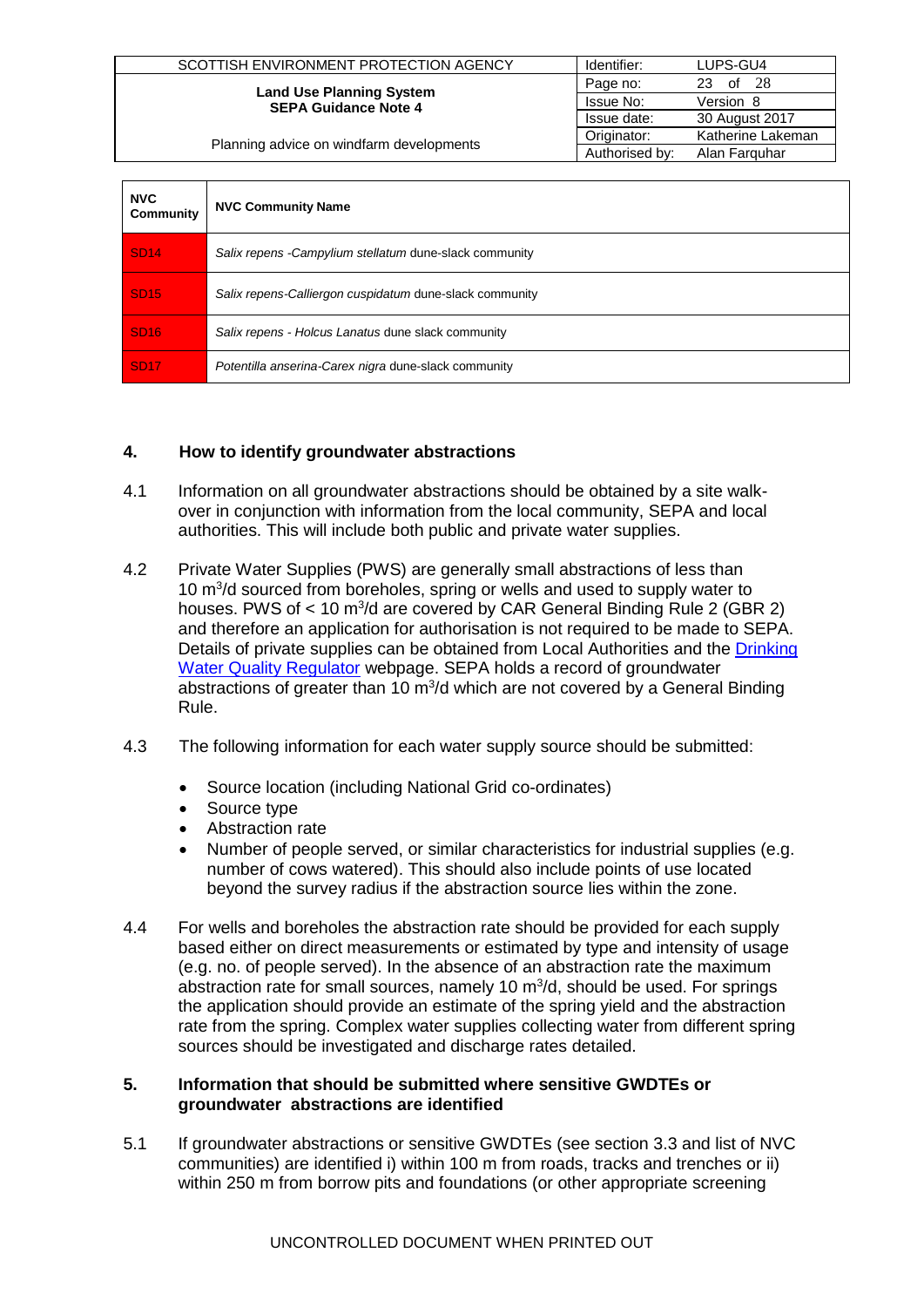| SCOTTISH ENVIRONMENT PROTECTION AGENCY   | Identifier:    | LUPS-GU4          |  |  |
|------------------------------------------|----------------|-------------------|--|--|
| <b>Land Use Planning System</b>          | Page no:       | 24 of 28          |  |  |
| <b>SEPA Guidance Note 4</b>              | Issue No:      | Version 8         |  |  |
|                                          | Issue date:    | 30 August 2017    |  |  |
|                                          | Originator:    | Katherine Lakeman |  |  |
| Planning advice on windfarm developments | Authorised by: | Alan Farguhar     |  |  |

distance for GWDTEs), the applicant needs to detail how these sensitive receptors will be protected.

5.2 Two options need to be considered: Preferably the precautionary approach to route or locate engineering operations avoiding this buffer area. Alternatively, further information and investigations will be required where operations are proposed closer to the receptor. In the latter case we will not object on risk to groundwater where the applicant can provide one of the following:

**For groundwater abstractions**, a quantitative hydrogeological assessment to demonstrate that the risk to groundwater abstractions are not significant. This should be carried out by establishing the size of the Zone of Contribution feeding groundwater to the water supply and identifies the proportion of flow that will be reduced as a consequence of any construction or the impact that the activities will have on the quality of the water supply. This will need to be accompanied by a risk assessment that identifies if this reduction in flow or water level is significant. This will need to take account of the impact of the reduction in flow on the level of water in the supply as compared with the pump or outflow level.

**For sensitive GWDTEs**, a qualitative assessment to demonstrate that the risks to GWDTEs are not significant. This should be carried out by developing a conceptual model of the zone of contribution of groundwater supplying the wetland and identifies the likely proportion of flow that will be reduced as a consequence of any construction. This will need to be accompanied by a risk assessment that identifies if this reduction in flow or water level will cause significant.damage to the GWDTE.

where the impact is on a water supply, a demonstration that the applicant has agreed with the owner of the abstraction to provide an alterative supply.

### **6. How SEPA will assess the submitted information**

- 6.1 The EIA process should address all SEPA requests that were made during the scoping stage, as well as proposing appropriate mitigating measures where risks are identified. SEPA will object to an application if the information requested at the scoping stage is not provided, unless the ES provides a sound reason for scoping the issue out (such as change of layout avoiding an issue).
- 6.2 We will comment on the quantitative assessment and any mitigating measures for any abstraction or GWDTEs lying within the high risk zones identified in Sections 3 and 4 above. We will not comment on any modifications to water supplies or on the provision of alternative supplies, the acceptance of which can be agreed only between the applicant and the supply owner. This assessment will only protect the groundwater component of abstractions. It is not SEPA's role to protect surface run-off that may directly supply the abstraction or enter it due to poor construction. Advice on the protection of these components of the supply should be sought from the local authority
- 6.3 SEPA will generally have no objection to dewatering an excavation at a construction site if in compliance with GBR 2 and GBR 15 (see The Water Environment (Controlled Activities) (Scotland) Regulations 2011 (CAR) – A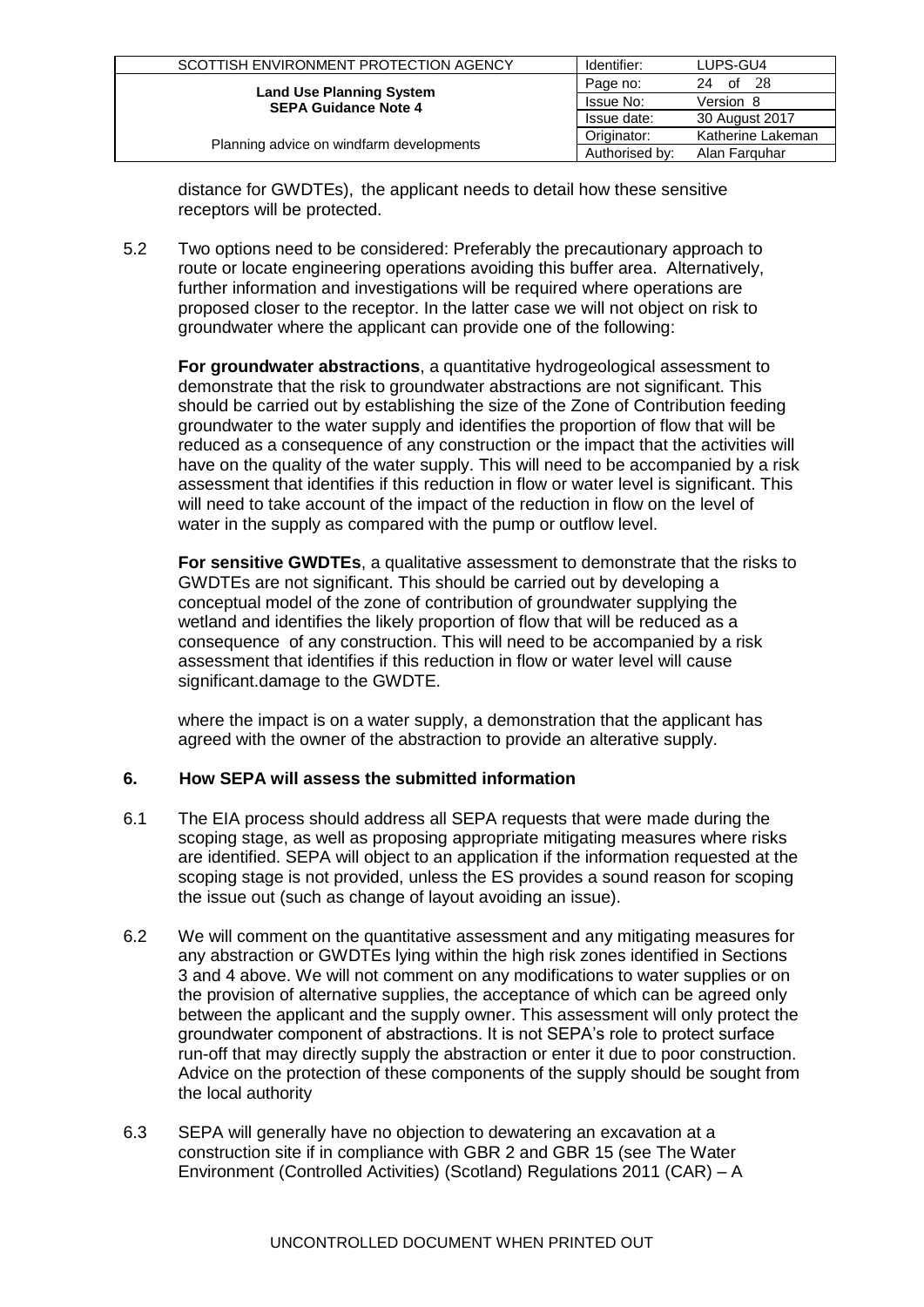| SCOTTISH ENVIRONMENT PROTECTION AGENCY   | Identifier:    | LUPS-GU4          |  |  |
|------------------------------------------|----------------|-------------------|--|--|
| <b>Land Use Planning System</b>          | Page no:       | 25 of 28          |  |  |
| <b>SEPA Guidance Note 4</b>              | Issue No:      | Version 8         |  |  |
|                                          | Issue date:    | 30 August 2017    |  |  |
|                                          | Originator:    | Katherine Lakeman |  |  |
| Planning advice on windfarm developments | Authorised by: | Alan Farguhar     |  |  |

Practical Guide). An application to abstract groundwater in greater quantities or of longer duration than that permitted by GBR 2 (10 m<sup>3</sup>/day) or GBR 15 must be made to SEPA.

6.4 Impacts related to GWDTE habitats should be referred to ecology. The Groundwater Unit will provide advice to the wetland ecologist as if required.

### **7. Further guidance and legislation**

7.1 The following guidance and legislation will assist applicants in submitting the above information.

[Water Environment \(Controlled Activities\) \(Scotland\) Regulations 2011.](http://www.legislation.gov.uk/ssi/2011/209/contents/made) Environmental Impact Assessment Directive [\(DIRECTIVE 2011/92/EU\)](http://eur-lex.europa.eu/LexUriServ/LexUriServ.do?uri=OJ:L:2012:026:0001:0021:EN:PDF) [SNIFFER \(2009\) A Functional Wetland Typology for Scotland](http://www.sniffer.org.uk/Resources/WFD95/Layout_Default/0.aspx?backurl=http%3A%2F%2Fwww.sniffer.org.uk%3A80%2Fproject-search-results.aspx%3Fsearchterm%3Dwfd95&selectedtab=completed) UKTAG (2008) List of NVC communities and associated groundwater dependency scores. Forests and Water Guidelines - [Fifth Edition, 2011, Forestry Commission](http://www.forestry.gov.uk/PDF/FCGL007.pdf/$FILE/FCGL007.pdf) [Scottish Planning Policy \(SPP\)](http://www.scotland.gov.uk/Topics/Built-Environment/planning/National-Planning-Policy/newSPP) [Planning Advice Note 58: Environmental Impact Assessment](http://www.scotland.gov.uk/Publications/1999/10/pan58-root/pan58) [Electricity Works \(EIA Scotland\) Regulations 2000](http://www.opsi.gov.uk/legislation/scotland/ssi2000/20000320.htm) (as amended) [The Water Environment \(Controlled Activities\) \(Scotland\) Regulations 2011 \(CAR\) –](http://www.sepa.org.uk/water/water_regulation.aspx) A [Practical Guide](http://www.sepa.org.uk/water/water_regulation.aspx) The delimitation of capture zones around small sources - T Keating, M.J. Packman, A. Peacock – [1998, The Geological Society](http://egsp.lyellcollection.org/cgi/content/abstract/14/1/85) [Manual on treatment of small water supply system –](http://www.dwi.gov.uk/research/completed-research/reports/DWI70_2_137_manual.pdf) P.J Jackson – 2001, Department of [the Environment, Transport and the Regions](http://www.dwi.gov.uk/research/completed-research/reports/DWI70_2_137_manual.pdf) Groundwater protection zones – Manual of standard zone delineation methodologies – 1996, Environment Agency and BGS [Scottish Government Planning Advice on Renewable Energy](http://www.scotland.gov.uk/Topics/Built-Environment/planning/National-Planning-Policy/themes/renewables) [SEPA WAT-SG-25 Good practice River Crossing](http://www.sepa.org.uk/water/water_regulation/guidance/engineering.aspx)

[SEPA WAT-SG-26 Good practice Sediment Management](http://www.sepa.org.uk/water/water_regulation/guidance/engineering.aspx)

[SEPA WAT-RM-11 Licensing groundwater abstractions including dewatering](http://www.sepa.org.uk/water/water_regulation/guidance/abstraction_and_impoundment.aspx)

[SEPA WAT-SG-12 General Binding Rules for Surface Water Drainage Systems](http://www.sepa.org.uk/water/water_regulation/guidance/pollution_control.aspx)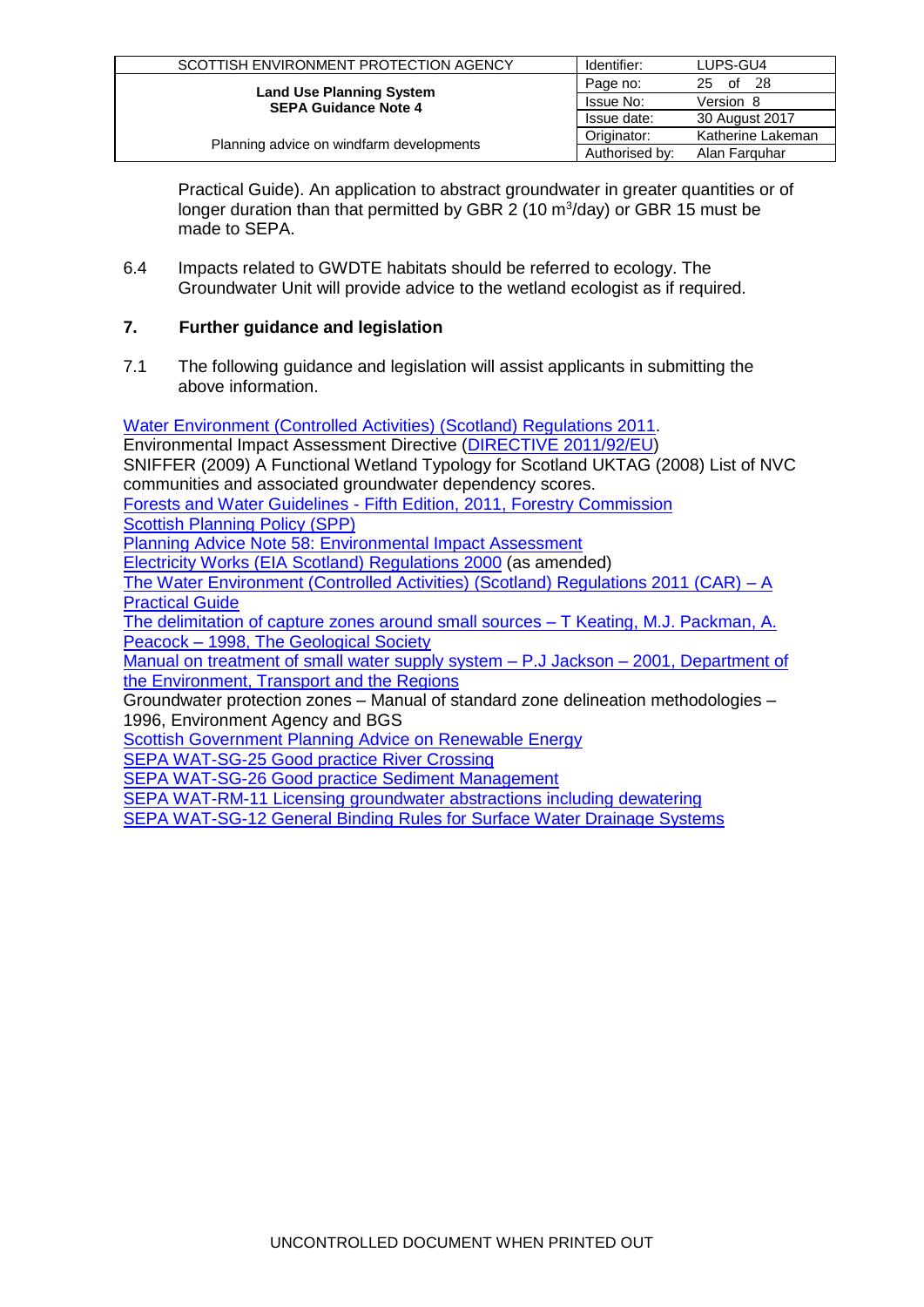| SCOTTISH ENVIRONMENT PROTECTION AGENCY   | Identifier:    | LUPS-GU4          |
|------------------------------------------|----------------|-------------------|
| <b>Land Use Planning System</b>          | Page no:       | -28<br>of<br>26   |
| <b>SEPA Guidance Note 4</b>              | Issue No:      | Version 8         |
|                                          | Issue date:    | 30 August 2017    |
|                                          | Originator:    | Katherine Lakeman |
| Planning advice on windfarm developments | Authorised by: | Alan Farguhar     |

# **Appendix 3: Example Material Volume table**

# **Material Volumes** (all quantities

|                                         |                      |                 | <b>Fill</b>       |                        |                                    |                      |                             |                             | <b>Excavate</b>        | <b>Material For</b><br>"Disposal" |                                    |                      |                        |  |  |
|-----------------------------------------|----------------------|-----------------|-------------------|------------------------|------------------------------------|----------------------|-----------------------------|-----------------------------|------------------------|-----------------------------------|------------------------------------|----------------------|------------------------|--|--|
|                                         |                      | <b>Rock</b>     |                   | <b>Glacial</b><br>Till | <b>Acrote</b><br><b>Im</b><br>Peat | Catote<br>Im<br>Peat | <b>Acrot</b><br>elm<br>Peat | Catote<br><b>Im</b><br>Peat | <b>Glacial</b><br>Till | Weathered<br>rock                 | <b>Acrote</b><br><b>Im</b><br>Peat | Catote<br>lm<br>Peat | <b>Glacial</b><br>Till |  |  |
| <b>Tracks</b>                           | <b>Process</b><br>ed | <b>Bul</b><br>k | Weathered<br>rock |                        |                                    |                      |                             |                             |                        |                                   |                                    |                      |                        |  |  |
| <b>Existing Upgrade</b>                 |                      |                 |                   |                        |                                    |                      |                             |                             |                        |                                   | 0                                  | $\mathbf 0$          | $\boldsymbol{0}$       |  |  |
| Excavated                               |                      |                 |                   |                        |                                    |                      |                             |                             |                        |                                   | 0                                  | 0                    | $\boldsymbol{0}$       |  |  |
| Floating                                |                      |                 |                   |                        |                                    |                      |                             |                             |                        |                                   | 0                                  | 0                    | $\mathbf 0$            |  |  |
|                                         |                      |                 |                   |                        |                                    |                      |                             |                             |                        |                                   | 0                                  | 0                    | $\mathbf 0$            |  |  |
| <b>Hardstandings</b>                    |                      |                 |                   |                        |                                    |                      |                             |                             |                        |                                   | 0                                  | 0                    | $\boldsymbol{0}$       |  |  |
| <b>H/S ancilliary areas</b>             |                      |                 |                   |                        |                                    |                      |                             |                             |                        |                                   | 0                                  | 0                    | $\boldsymbol{0}$       |  |  |
| <b>Turbine Bases</b>                    |                      |                 |                   |                        |                                    |                      |                             |                             |                        |                                   | 0                                  | 0                    | $\mathbf 0$            |  |  |
| <b>Borrow Pit</b>                       |                      |                 |                   |                        |                                    |                      |                             |                             |                        |                                   | 0                                  | 0                    |                        |  |  |
| <b>Concrete Aggregate</b>               |                      |                 |                   |                        |                                    |                      |                             |                             |                        |                                   | 0                                  | 0                    | $\mathbf 0$            |  |  |
| <b>Cable Sand (rock</b><br>dust)        |                      |                 |                   |                        |                                    |                      |                             |                             |                        |                                   | 0                                  | 0                    | $\mathbf 0$            |  |  |
| <b>Control Building</b><br>Hardstanding |                      |                 |                   |                        |                                    |                      |                             |                             |                        |                                   | 0                                  | 0                    | $\mathbf 0$            |  |  |
| <b>Total</b>                            | 0                    | 0               | 0                 | $\boldsymbol{0}$       | $\bf{0}$                           | $\boldsymbol{0}$     | 0                           | $\boldsymbol{0}$            | $\bf{0}$               | $\boldsymbol{0}$                  | 0                                  | $\bf{0}$             | $\mathbf 0$            |  |  |

**Assumptions**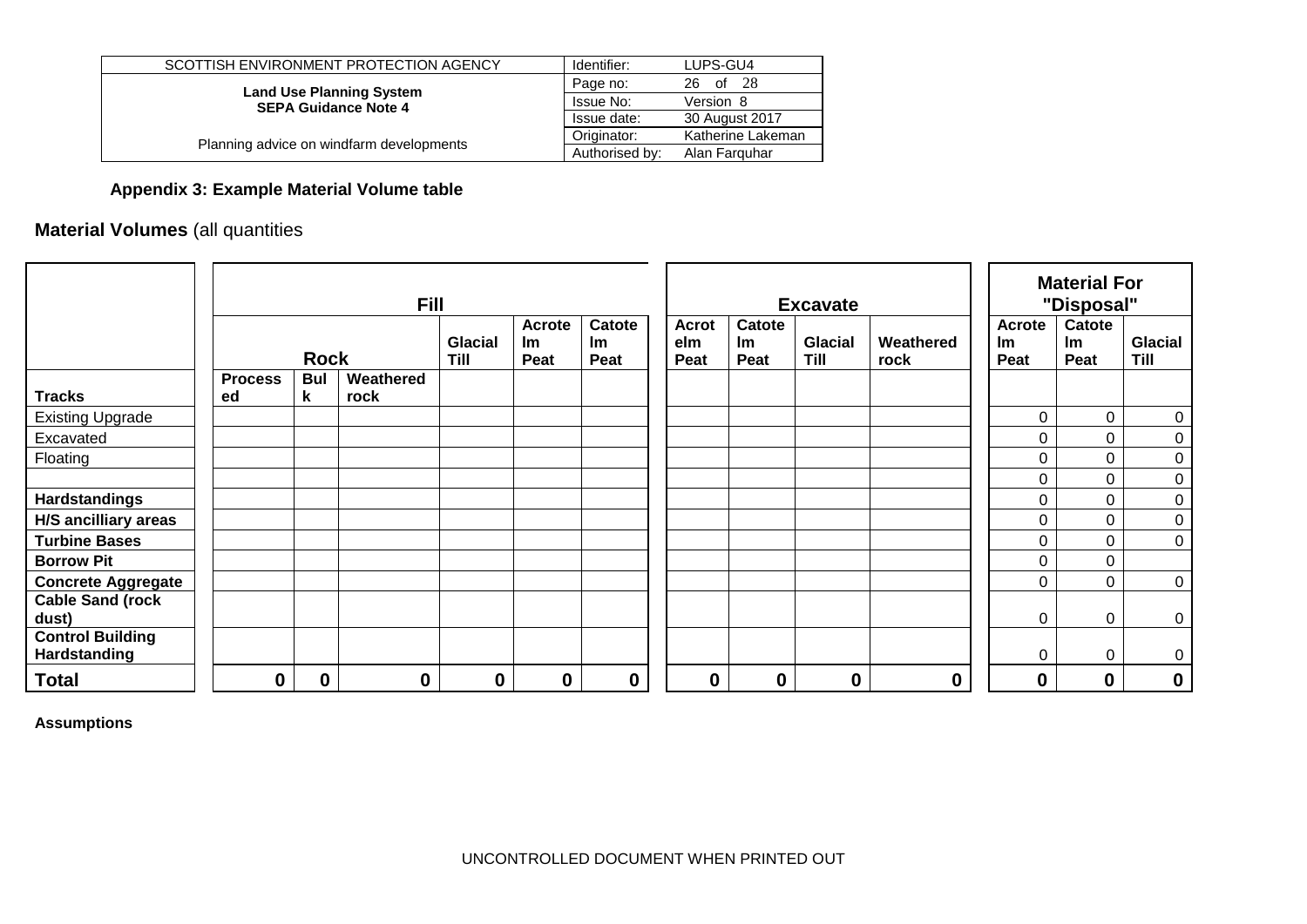| SCOTTISH ENVIRONMENT PROTECTION AGENCY   | Identifier:    | LUPS-GU4          |  |  |
|------------------------------------------|----------------|-------------------|--|--|
| <b>Land Use Planning System</b>          | Page no:       | -28<br>of<br>27   |  |  |
| <b>SEPA Guidance Note 4</b>              | Issue No:      | Version 8         |  |  |
|                                          | Issue date:    | 30 August 2017    |  |  |
|                                          | Originator:    | Katherine Lakeman |  |  |
| Planning advice on windfarm developments | Authorised by: | Alan Farguhar     |  |  |

# **Example Peat Management Plan.**

|                                  | Mon<br>th      |              |                         |                |                           |              |                         |              |                         |              |                         |              |                         |              |                         |              |                         |              |                         |              |                         |     |
|----------------------------------|----------------|--------------|-------------------------|----------------|---------------------------|--------------|-------------------------|--------------|-------------------------|--------------|-------------------------|--------------|-------------------------|--------------|-------------------------|--------------|-------------------------|--------------|-------------------------|--------------|-------------------------|-----|
|                                  | 1              |              |                         | $\overline{c}$ | $\ensuremath{\mathsf{3}}$ |              |                         | 4            |                         | 5            | 6                       |              | $\overline{7}$          |              | 8                       |              | 9                       |              |                         | 10           | 11                      |     |
|                                  |                |              | $\overline{A}$          |                | $\mathsf{A}$              |              |                         |              |                         |              |                         |              |                         |              |                         |              |                         |              |                         |              |                         |     |
| Peat                             | Acr            | Cat          | cr                      | Cat            | cr                        | Cat          | Acr                     | Cat          | Acr                     | Cat          | Acr                     | Cat          | Acr                     | Cat          | Acr                     | Cat          | Acr                     | Cat          | Acr                     | Cat          | Acr                     | Cat |
| <b>Activity</b><br><b>Type</b>   | $\overline{O}$ | $\mathsf{o}$ | $\circ$                 | $\circ$        | $\overline{O}$            | $\circ$      | $\overline{O}$          | $\circ$      | $\circ$                 | $\circ$      | $\overline{O}$          | $\circ$      | $\overline{O}$          | $\circ$      | $\overline{O}$          | $\circ$      | $\circ$                 | $\circ$      | $\overline{O}$          | $\circ$      | $\circ$                 | o   |
| All volumes in<br>m <sup>3</sup> |                |              |                         |                |                           |              |                         |              |                         |              |                         |              |                         |              |                         |              |                         |              |                         |              |                         |     |
| <b>Excavation</b>                |                |              |                         |                |                           |              |                         |              |                         |              |                         |              |                         |              |                         |              |                         |              |                         |              |                         |     |
| S                                |                |              |                         |                |                           |              |                         |              |                         |              |                         |              |                         |              |                         |              |                         |              |                         |              |                         |     |
| <b>Borrow Pit</b>                |                |              |                         |                |                           |              |                         |              |                         |              |                         |              |                         |              |                         |              |                         |              |                         |              |                         |     |
| <b>Tracks</b>                    |                |              |                         |                |                           |              |                         |              |                         |              |                         |              |                         |              |                         |              |                         |              |                         |              |                         |     |
| Upgrade<br>Existing              |                |              |                         |                |                           |              |                         |              |                         |              |                         |              |                         |              |                         |              |                         |              |                         |              |                         |     |
| Excavated                        |                |              |                         |                |                           |              |                         |              |                         |              |                         |              |                         |              |                         |              |                         |              |                         |              |                         |     |
| <b>Tracks</b>                    |                |              |                         |                |                           |              |                         |              |                         |              |                         |              |                         |              |                         |              |                         |              |                         |              |                         |     |
| Floating                         |                |              |                         |                |                           |              |                         |              |                         |              |                         |              |                         |              |                         |              |                         |              |                         |              |                         |     |
| Hardstand                        |                |              |                         |                |                           |              |                         |              |                         |              |                         |              |                         |              |                         |              |                         |              |                         |              |                         |     |
| ing                              |                |              |                         |                |                           |              |                         |              |                         |              |                         |              |                         |              |                         |              |                         |              |                         |              |                         |     |
| H/S ancilliary                   |                |              |                         |                |                           |              |                         |              |                         |              |                         |              |                         |              |                         |              |                         |              |                         |              |                         |     |
| areas<br><b>WTG</b>              |                |              |                         |                |                           |              |                         |              |                         |              |                         |              |                         |              |                         |              |                         |              |                         |              |                         |     |
| <b>Bases</b>                     |                |              |                         |                |                           |              |                         |              |                         |              |                         |              |                         |              |                         |              |                         |              |                         |              |                         |     |
| Control                          |                |              |                         |                |                           |              |                         |              |                         |              |                         |              |                         |              |                         |              |                         |              |                         |              |                         |     |
| <b>Building</b>                  |                |              |                         |                |                           |              |                         |              |                         |              |                         |              |                         |              |                         |              |                         |              |                         |              |                         |     |
| <b>Monthly Peat</b>              |                |              |                         |                |                           |              |                         |              |                         |              |                         |              |                         |              |                         |              |                         |              |                         |              |                         |     |
| <b>Excavated</b>                 | $\bullet$      | $\mathbf{0}$ | $\overline{\mathbf{0}}$ | $\mathbf{0}$   | $\overline{\mathbf{0}}$   | $\mathbf{0}$ | $\bullet$               | $\mathbf{0}$ | $\overline{\mathbf{0}}$ | $\mathbf{0}$ | $\overline{\mathbf{0}}$ | $\mathbf{0}$ | $\mathbf{0}$            | $\mathbf{0}$ | $\bullet$               | $\mathbf{0}$ | $\bullet$               | $\mathbf{0}$ | $\bullet$               | $\mathbf{0}$ | $\bullet$               | 0   |
| <b>Cumulative</b>                |                |              |                         |                |                           |              |                         |              |                         |              |                         |              |                         |              |                         |              |                         |              |                         |              |                         |     |
| excavated                        |                |              | $\overline{\mathbf{0}}$ |                | $\overline{\mathbf{0}}$   | $\mathbf{0}$ | $\overline{\mathbf{0}}$ | $\mathbf{0}$ | $\overline{\mathbf{0}}$ | $\mathbf{0}$ | $\overline{\mathbf{0}}$ | $\mathbf{0}$ | $\overline{\mathbf{0}}$ | $\mathbf 0$  | $\overline{\mathbf{0}}$ | $\mathbf{0}$ | $\overline{\mathbf{0}}$ | $\mathbf 0$  | $\overline{\mathbf{0}}$ | $\mathbf{0}$ | $\overline{\mathbf{0}}$ | 0   |